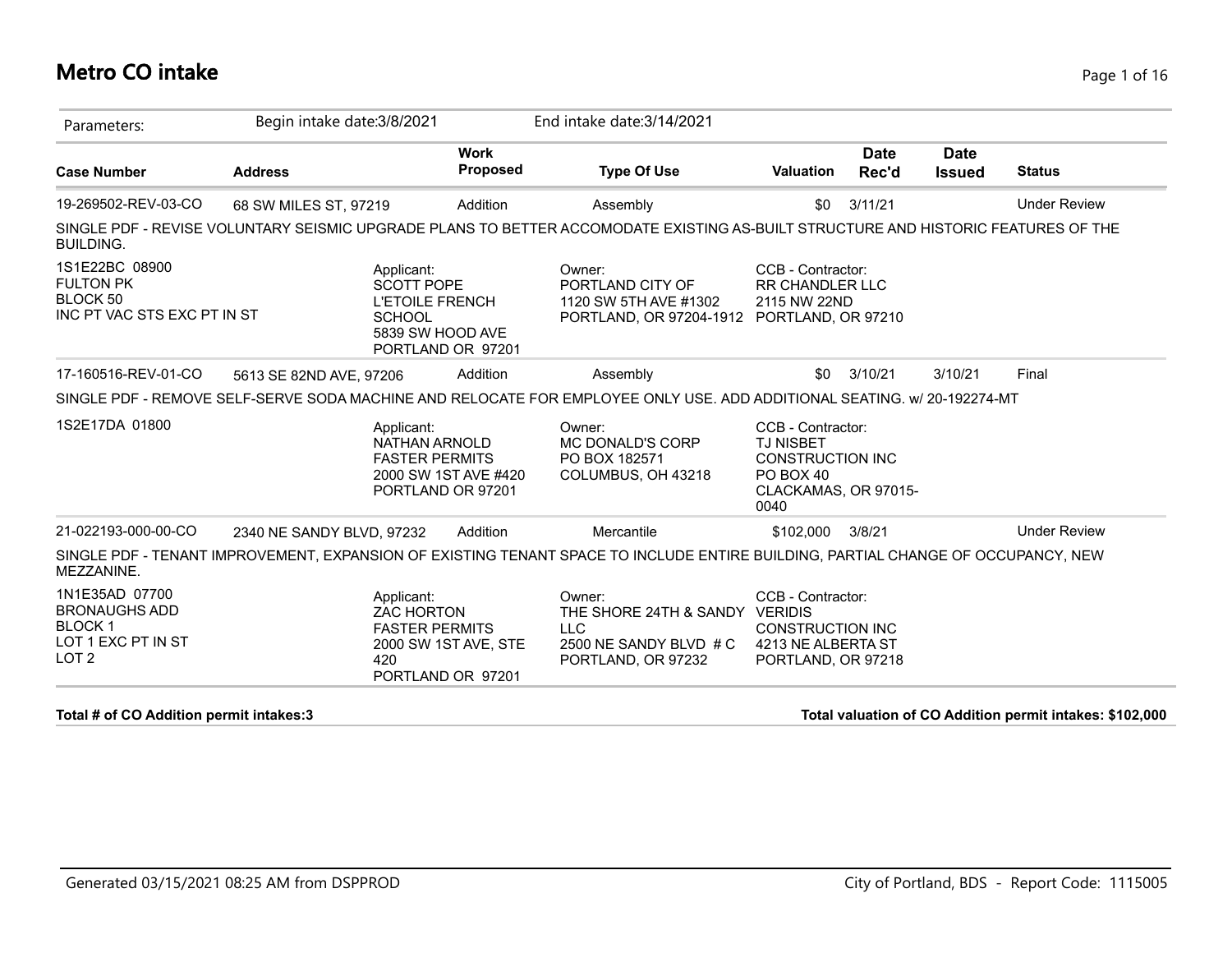# **Metro CO intake** Page 2 of 16

| Parameters:                                                                                                                                 | Begin intake date: 3/8/2021   |                                                                                                                  |                                | End intake date: 3/14/2021                                                                                                                               |                                                                                                                                                        |                      |                              |                     |
|---------------------------------------------------------------------------------------------------------------------------------------------|-------------------------------|------------------------------------------------------------------------------------------------------------------|--------------------------------|----------------------------------------------------------------------------------------------------------------------------------------------------------|--------------------------------------------------------------------------------------------------------------------------------------------------------|----------------------|------------------------------|---------------------|
| <b>Case Number</b>                                                                                                                          | <b>Address</b>                |                                                                                                                  | <b>Work</b><br><b>Proposed</b> | <b>Type Of Use</b>                                                                                                                                       | <b>Valuation</b>                                                                                                                                       | <b>Date</b><br>Rec'd | <b>Date</b><br><b>Issued</b> | <b>Status</b>       |
| 21-014390-000-00-CO                                                                                                                         | 645 N SARATOGA ST, 97217      |                                                                                                                  | Alteration                     | Apartments/Condos<br>(3 or more units)                                                                                                                   | \$171,724                                                                                                                                              | 3/8/21               |                              | <b>Under Review</b> |
| Replace windows, roofing and siding w/21-014386/88/89-CO                                                                                    |                               |                                                                                                                  |                                |                                                                                                                                                          |                                                                                                                                                        |                      |                              |                     |
| 1N1E15BD 00125A1<br><b>ROSEMONT COMMONS</b><br><b>LOT 29</b><br>IMPS ONLY SEE R503127 (R72690-0580) FOR<br>LAND<br>POTENTIAL ADDITIONAL TAX |                               | Applicant:<br>Amanda Donofrio<br>Bergsund DeLaney<br>Architecture & Planning<br>1369 Olive St<br>Eugene OR 97401 |                                | Owner:<br>ROSEMONT TOWN HOMES<br><b>ASSOCIATES LP</b><br>2316 SE WILLARD ST<br>MILWAUKIE, OR 97222-7740                                                  | CCB - Contractor:<br><b>LMC INC</b><br>19200 SW TETON AVE<br>TUALATIN, OR 97062                                                                        |                      |                              |                     |
| 19-198561-REV-02-CO                                                                                                                         | 3473 SW BARBUR BLVD,<br>97239 |                                                                                                                  | Alteration                     | Apartments/Condos<br>(3 or more units)                                                                                                                   | \$0                                                                                                                                                    | 3/8/21               | 3/8/21                       | Final               |
|                                                                                                                                             |                               |                                                                                                                  |                                | SINGLE PDF - REVISION TO CHANGE DECK RAILING SYSTEM FROM GLASS TO PICKET RAILING. W/ 19-198547- REV-02-CO                                                |                                                                                                                                                        |                      |                              |                     |
| 1S1E10BC 80000<br><b>GENERAL COMMON ELEMENTS</b>                                                                                            |                               | Applicant:<br><b>MIKE MONTGOMERY</b><br><b>IBI BUILDING</b><br><b>CONSULTANTS</b><br>15240 SE 82ND DRIVE         | CLACKAMAS, OR 97015            | Owner:<br>ASSOCIATION OF UNIT<br>OWNERS OF LAIR HILL<br><b>HEIGHTS CONDO</b><br>4380 S MACADAM AVE STE<br>295<br>PORTLAND, OR 97239-6436 WILSONVILLE, OR | CCB - Contractor:<br><b>NICK PIATKOFF</b><br><b>I &amp; E CONSTRUCTION</b><br><b>INC</b><br>27375 SW PARKWAY<br><b>AVE</b><br>97070                    |                      |                              |                     |
| 19-198569-REV-02-CO                                                                                                                         | 3505 SW BARBUR BLVD,<br>97239 |                                                                                                                  | Alteration                     | Apartments/Condos<br>(3 or more units)                                                                                                                   | \$0                                                                                                                                                    | 3/8/21               | 3/8/21                       | Final               |
|                                                                                                                                             |                               |                                                                                                                  |                                | SINGLE PDF - REVISION TO CHANGE DECK RAILING SYSTEM FROM GLASS TO PICKET RAILING. W/ 19-198547- REV-02-CO                                                |                                                                                                                                                        |                      |                              |                     |
| 1S1E10BC 80000<br><b>GENERAL COMMON ELEMENTS</b>                                                                                            |                               | Applicant:<br><b>MIKE MONTGOMERY</b><br><b>IBI BUILDING</b><br><b>CONSULTANTS</b><br>15240 SE 82ND DRIVE         | CLACKAMAS, OR 97015            | Owner:<br>ASSOCIATION OF UNIT<br>OWNERS OF LAIR HILL<br><b>HEIGHTS CONDO</b><br>4380 S MACADAM AVE STE<br>295<br>PORTLAND, OR 97239-6436                 | CCB - Contractor:<br><b>NICK PIATKOFF</b><br><b>I &amp; E CONSTRUCTION</b><br><b>INC</b><br>27375 SW PARKWAY<br><b>AVE</b><br>WILSONVILLE, OR<br>97070 |                      |                              |                     |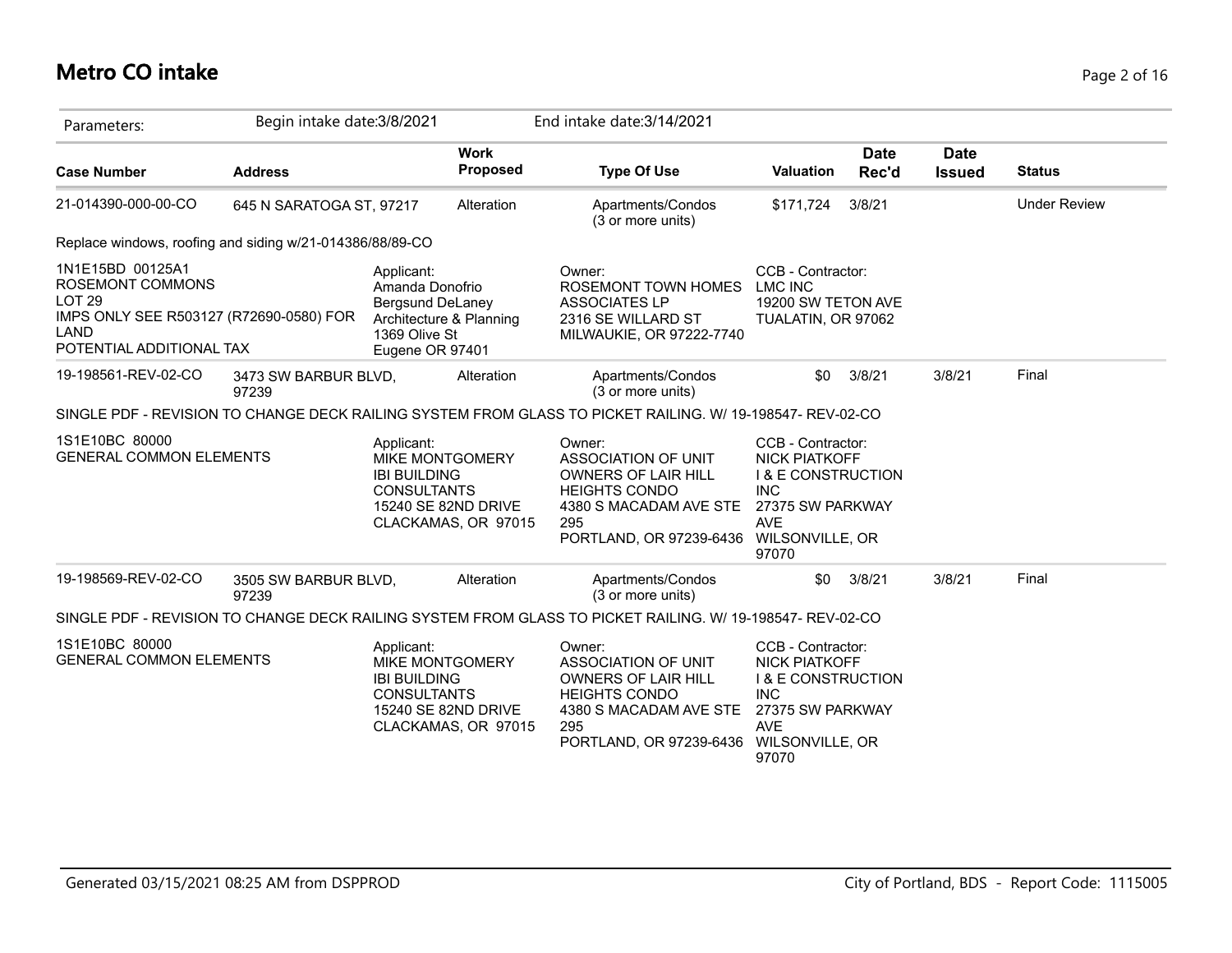#### **Metro CO intake** Page 3 of 16

| Parameters:                                                                        | Begin intake date: 3/8/2021           |                                                                                                                   |                         | End intake date: 3/14/2021                                                                                                                                  |                                                                                                                                         |                      |                              |                                                                                   |
|------------------------------------------------------------------------------------|---------------------------------------|-------------------------------------------------------------------------------------------------------------------|-------------------------|-------------------------------------------------------------------------------------------------------------------------------------------------------------|-----------------------------------------------------------------------------------------------------------------------------------------|----------------------|------------------------------|-----------------------------------------------------------------------------------|
| <b>Case Number</b>                                                                 | <b>Address</b>                        |                                                                                                                   | <b>Work</b><br>Proposed | <b>Type Of Use</b>                                                                                                                                          | <b>Valuation</b>                                                                                                                        | <b>Date</b><br>Rec'd | <b>Date</b><br><b>Issued</b> | <b>Status</b>                                                                     |
| 21-024030-000-00-CO                                                                | 930 SW GIBBS ST, 97239                |                                                                                                                   | Alteration              | Apartments/Condos<br>(3 or more units)                                                                                                                      | \$185,000                                                                                                                               | 3/12/21              |                              | <b>Under Review</b>                                                               |
| SINGLE PDF - REPLACE GUARDRAILS                                                    |                                       |                                                                                                                   |                         |                                                                                                                                                             |                                                                                                                                         |                      |                              |                                                                                   |
| 1S1E09AC 07400<br>PORTLAND CITY HMSTD<br>BLOCK <sub>71</sub><br><b>LOT 7&amp;8</b> |                                       | Applicant:<br><b>ANDY MCBRIDE</b><br><b>CASCADE NW</b><br>CONSTRUCTION<br>801 E MAIN ST<br>MOLALLA, OR 97038      |                         | Owner:<br><b>CARON FAMILY LLC</b><br>4405 SW DONNER WAY<br>PORTLAND, OR 97239                                                                               | CCB - Contractor:<br><b>BEAR CREEK SERVICES</b><br><b>INC</b><br>801 MAIN STREET<br>MOLALLA, OR 97038                                   |                      |                              |                                                                                   |
| 21-023164-000-00-CO                                                                | 12 NE FREMONT ST - UNIT<br>801, 97212 |                                                                                                                   | Alteration              | Apartments/Condos<br>(3 or more units)                                                                                                                      | \$25,000                                                                                                                                | 3/12/21              |                              | <b>Under Review</b>                                                               |
| SINGLE PDF - ADD 2ND BEDROOM AND CLOSET TO 8TH FLOOR WEST CONDO.                   |                                       |                                                                                                                   |                         |                                                                                                                                                             |                                                                                                                                         |                      |                              |                                                                                   |
| 1N1E27AA 50016<br>CARBON TWELVE CONDOMINIUMS<br><b>UNIT 801</b>                    |                                       | Applicant:<br><b>WALTER STERN</b><br><b>FASTER PERMITS</b><br>420<br>PORTLAND OR 97201                            | 2000 SW 1ST AVE. STE    | Owner:<br><b>MARK WILKINSON</b><br>12 NE FREMONT ST #801<br>PORTLAND, OR 97212<br>Owner:<br><b>MARK HORN</b><br>12 NE FREMONT ST #801<br>PORTLAND, OR 97212 | CCB - Contractor:<br>ANDREW GOLD<br><b>GOLD STAR DESIGN &amp;</b><br><b>CONSTRUCTION LLC</b><br>2528 SE SALMON ST<br>PORTLAND, OR 97214 |                      | Permit Info:                 | Occupancy Group 1: R-<br>2 Residential Multi-family<br>Construction Type 1: III-A |
| 21-022280-000-00-CO                                                                | 1233 NE SCHUYLER ST,<br>97212         |                                                                                                                   | Alteration              | Apartments/Condos<br>(3 or more units)                                                                                                                      | \$76,092                                                                                                                                | 3/9/21               |                              | <b>Under Review</b>                                                               |
|                                                                                    |                                       |                                                                                                                   |                         | SINGLE PDF - VOLUNTARY FOUNDATION UNDERPINNING USING (22) PUSH PIERS, (5) GROUTED MICROPILES, AND (14) SMART JACKS. NEW EGRESS WINDOW.                      |                                                                                                                                         |                      |                              |                                                                                   |
| 1N1E26CD 08400<br><b>HOLLADAYS ADD</b><br>BLOCK 257<br>E 1/2 OF LOT 5&6            |                                       | Applicant:<br><b>Emily Singleton</b><br>TerraFirma Foundation<br>Systems<br>13110 SW Wall St.<br>Tigard, OR 97223 |                         | Owner:<br>KATHLEEN ANN SEGRIN TR TERRAFIRMA<br>15807 S LUCKY LN<br>OREGON CITY, OR 97045                                                                    | CCB - Contractor:<br><b>FOUNDATION REPAIR</b><br><b>INC</b><br>761 NE GARDEN<br><b>VALLEY BLVD</b><br>ROSEBURG, OR 97470                |                      | Permit Info:                 | Occupancy Group 1: R-<br>2 Residential Multi-family<br>Construction Type 1: V-B   |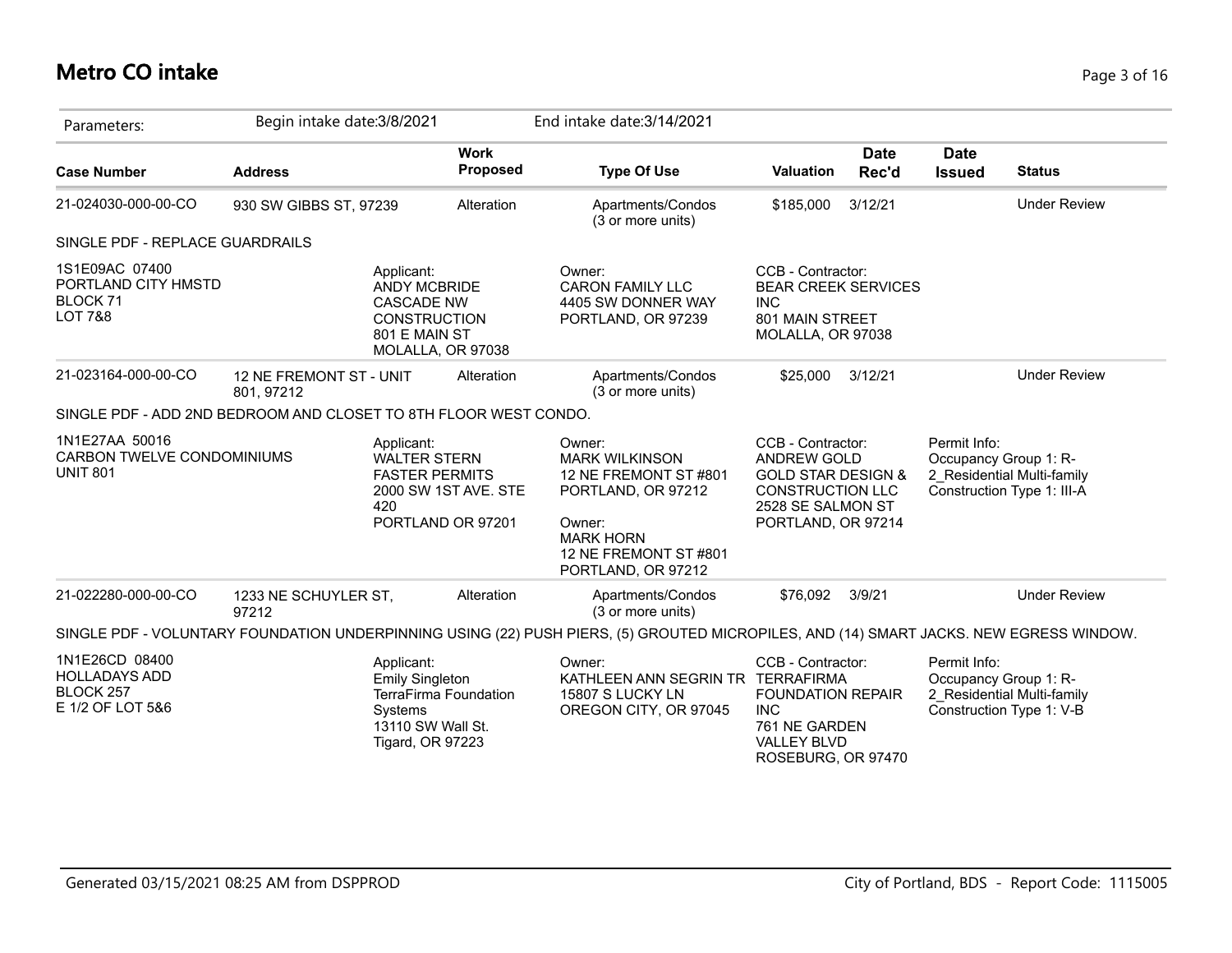# **Metro CO intake** Page 4 of 16

| Parameters:                                                               | Begin intake date: 3/8/2021 |                                                                                         |                                            | End intake date: 3/14/2021                                                                                                              |                                                                                                                                       |                      |                                                                                           |                                                             |
|---------------------------------------------------------------------------|-----------------------------|-----------------------------------------------------------------------------------------|--------------------------------------------|-----------------------------------------------------------------------------------------------------------------------------------------|---------------------------------------------------------------------------------------------------------------------------------------|----------------------|-------------------------------------------------------------------------------------------|-------------------------------------------------------------|
| <b>Case Number</b>                                                        | <b>Address</b>              |                                                                                         | <b>Work</b><br><b>Proposed</b>             | <b>Type Of Use</b>                                                                                                                      | Valuation                                                                                                                             | <b>Date</b><br>Rec'd | <b>Date</b><br><b>Issued</b>                                                              | <b>Status</b>                                               |
| 21-024337-000-00-CO                                                       | 3115 NE GLISAN ST, 97232    |                                                                                         | Alteration                                 | Assembly                                                                                                                                | \$100,000                                                                                                                             | 3/12/21              |                                                                                           | <b>Under Review</b>                                         |
| SINGLE PDF - INTERIOR ALTERATIONS TO BALCONY OF CATHEDRAL.                |                             |                                                                                         |                                            |                                                                                                                                         |                                                                                                                                       |                      |                                                                                           |                                                             |
| 1N1E36BD 06300<br><b>HAWTHORNES 1ST ADD</b><br><b>BLOCK 4 TL 6300</b>     |                             | Applicant:<br>MIKE COYLE<br><b>FASTER PERMITS</b><br>420                                | 2000 SW 1ST AVE, STE<br>PORTLAND, OR 97201 | Owner:<br><b>HOLY TRINITY GREEK</b><br>ORTHODOX CATHEDRAL<br>OF OREGON<br>3131 NE GLISAN ST<br>PORTLAND, OR 97232-2501                  | CCB - Contractor:<br><b>JILL YOUNGBERG</b><br><b>NORWEST</b><br><b>CONTRACTORS INC</b><br>PO BOX 25305<br>PORTLAND, OR 97298-<br>0305 |                      | Permit Info:<br>Occupancy Group 1: A-<br>3 Assembly - General<br>Construction Type 1: V-A |                                                             |
| 21-016254-000-00-CO                                                       | 1734 NE 1ST AVE, 97212      |                                                                                         | Alteration                                 | Assembly                                                                                                                                | \$19,500                                                                                                                              | 3/11/21              |                                                                                           | <b>Under Review</b>                                         |
| SINGLE PDF - REPLACE EXTERIOR ADA RAMP, REPLACE EXTERIOR DOOR AND WINDOW. |                             |                                                                                         |                                            |                                                                                                                                         |                                                                                                                                       |                      |                                                                                           |                                                             |
| 1N1E27DD 08000<br><b>HOLLADAYS ADD</b><br>BLOCK 245<br>W 68' OF LOT 1&2   |                             | Applicant:<br>ROBERT HAYDEN<br>PDS LLC<br>3344 NE 25TH AVE                              | PORTLAND, OR 97212                         | Owner:<br>MT OLIVET BAPTIST<br>CHURCH OF PORTLAND<br>8501 N CHAUTAUQUA BLVD<br>PORTLAND, OR 97217-7275 13909 NE AIRPORT WAY             | CCB - Contractor:<br><b>JOSH SMITH</b><br><b>STANLEY C KENNEDY</b><br><b>ENTERPRISES INC</b><br>PORTLAND, OR 97230                    |                      | Permit Info:<br>of Worship<br>Construction Type 1: V-A                                    | Occupancy Group 1: A-3 Place                                |
| 21-022272-000-00-CO                                                       | 3435 SE 112TH AVE, 97266    |                                                                                         | Alteration                                 | Assembly                                                                                                                                |                                                                                                                                       | \$2,500 3/10/21      | 3/10/21                                                                                   | Issued                                                      |
| Paper - REPLACE 2 EXISTING WINDOWS WITH DOUBLE DOORS IN MEETING ROOM      |                             |                                                                                         |                                            |                                                                                                                                         |                                                                                                                                       |                      |                                                                                           |                                                             |
| 1S2E10B 02700<br>MULTNOMAH BERRY RANCH<br>LOT 2 TL 2700                   |                             | Applicant:<br>CHARLES MOE<br>3435 SE 112th<br>Portland, OR 97266                        |                                            | Owner:<br>POWELLHURST BAPTIST<br><b>CHURCH</b><br>3435 SE 112TH AVE<br>PORTLAND, OR 97266-1707                                          | CCB - Contractor:<br>JHC CONSTRUCTION<br>CO<br>12402 SE STEELE ST<br>PORTLAND, OR 97236                                               |                      |                                                                                           |                                                             |
| 21-021030-000-00-CO                                                       | 2124 N FLINT AVE, 97227     |                                                                                         | Alteration                                 | <b>Business</b>                                                                                                                         | \$250,000                                                                                                                             | 3/8/21               |                                                                                           | <b>Under Review</b>                                         |
| CHANGE OF OCCUPANCY FROM S-2 TO S-1 IN WAREHOUSE AREA.                    |                             |                                                                                         |                                            | SINGLE PDF - 1ST FLOOR TENANT IMPROVEMENT, REMOVE INTERIOR WALLS, FINISHES AND DOORS. NEW WALLS, DOORS, CASEWORK, AND FINISHES. PARTIAL |                                                                                                                                       |                      |                                                                                           |                                                             |
| 1N1E27DB 04000<br><b>ALBINA</b><br>BLOCK 34<br>LOT <sub>8</sub>           |                             | Applicant:<br>Brandon Hansen<br>WEST OF WEST<br>331 NE Hancock St<br>Portland, OR 97212 |                                            | Owner:<br>BLUE OX HOLDINGS LLC<br>2124 N FLINT AVE<br>PORTLAND, OR 97227                                                                | CCB - Contractor:<br>R & H CONSTRUCTION<br>CO<br>2019 NW WILSON ST<br>PORTLAND, OR 97209                                              |                      | Permit Info:<br>Off., Med.Off., Pub.Bldg.<br>Construction Type 1: V-A<br>Type 1): V-A     | Occupancy Group 1: B Bank,<br>Construction Type 2 (formerly |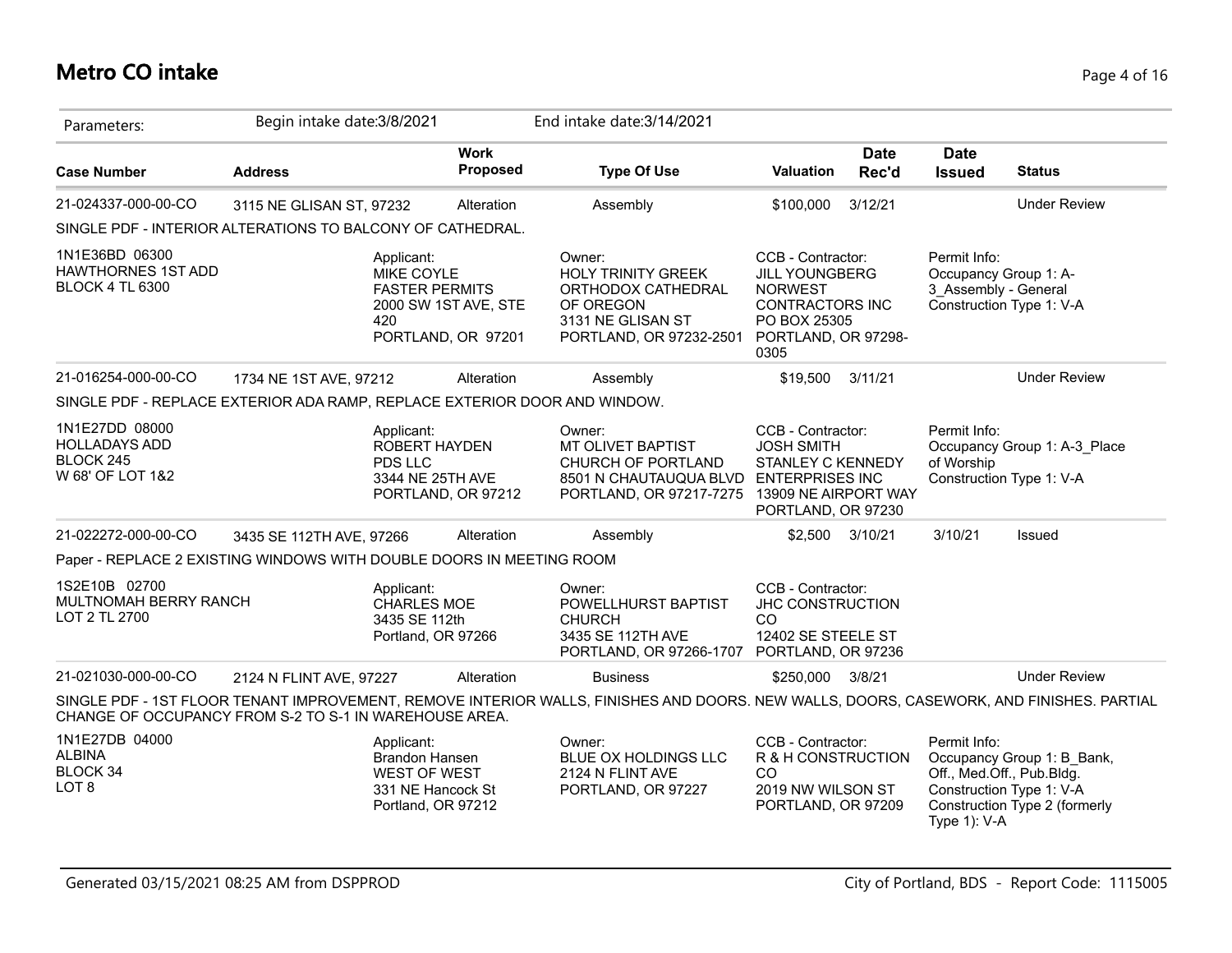# **Metro CO intake** Page 5 of 16

| Parameters:                                                                                       | Begin intake date: 3/8/2021 |                                                                                                                                            | End intake date: 3/14/2021                                                                                                                                                                                                                                                   |                                                                                                                                                          |                      |                              |                                                                                     |
|---------------------------------------------------------------------------------------------------|-----------------------------|--------------------------------------------------------------------------------------------------------------------------------------------|------------------------------------------------------------------------------------------------------------------------------------------------------------------------------------------------------------------------------------------------------------------------------|----------------------------------------------------------------------------------------------------------------------------------------------------------|----------------------|------------------------------|-------------------------------------------------------------------------------------|
| <b>Case Number</b>                                                                                | <b>Address</b>              | <b>Work</b><br>Proposed                                                                                                                    | <b>Type Of Use</b>                                                                                                                                                                                                                                                           | Valuation                                                                                                                                                | <b>Date</b><br>Rec'd | <b>Date</b><br><b>Issued</b> | <b>Status</b>                                                                       |
| 21-024252-000-00-CO                                                                               | 2620 SW 1ST AVE, 97201      | Alteration                                                                                                                                 | <b>Business</b>                                                                                                                                                                                                                                                              | \$175,560                                                                                                                                                | 3/12/21              |                              | <b>Under Review</b>                                                                 |
|                                                                                                   |                             | SPRINKLER VAULT AND WATER LINE TO TIE INTO EXISTING WATER MAIN.                                                                            | SINGLE PDF - TI FOR OFFICE SPACE ON THE 1ST AND 2ND FLOORS TO EXISTING WAREHOUSE/COMMERCIAL BUILDING. WORK INCLUDES MINOR DEMOLITION,<br>CONSTRUCTION OF NON-COMBUSTBLE INTERIOR PARTITION WALLS, MODIFICATIONS TO CEILING, LIGHTING, INTERIOR FINISHES AND FURNISHINGS. NEW |                                                                                                                                                          |                      |                              |                                                                                     |
| 1S1E10BB 00500<br>SOUTH AUDITORIUM ADD<br><b>BLOCK G</b><br>S 96.53' OF LOT 1<br>LOT <sub>2</sub> |                             | Applicant:<br><b>ERIC HOFFMAN</b><br>SUM DESIGN STUDIO +<br><b>ARCHITECTURE</b><br>231 SE 12TH AVE<br>PORTLAND OR 97214                    | Owner:<br><b>HARSCH INVESTMENT</b><br>PROPERTIES LLC<br>1121 SW SALMON ST 5TH<br>FL.<br>PORTLAND, OR 97205                                                                                                                                                                   | CCB - Contractor:<br><b>ALAN VOLM</b><br><b>PACIFIC CREST</b><br><b>STRUCTURES INC</b><br><b>17750 SW UPPER</b><br>BOONES FRY RD 190<br>DURHAM, OR 97224 |                      | Permit Info:                 | Occupancy Group 1: B Bank,<br>Off., Med.Off., Pub.Bldg.<br>Construction Type 1: V-B |
| 21-011312-000-00-CO                                                                               | 2061 NW HOYT ST, 97209      | Alteration                                                                                                                                 | <b>Business</b>                                                                                                                                                                                                                                                              | \$15,000                                                                                                                                                 | 3/12/21              |                              | <b>Under Review</b>                                                                 |
| GUARDRAIL. RESPONSE TO 18-234597 VI.                                                              |                             |                                                                                                                                            | SINGLE PDF - LEGALIZE EXTERIOR ALTERATIONS INCLUDING FENCING, LANDSCAPING, MODIFICATIONS TO RETAINING WALL AND INSTALLATION OF NEW                                                                                                                                           |                                                                                                                                                          |                      |                              |                                                                                     |
| 1N1E33BD 06200<br><b>COUCHS ADD</b><br>BLOCK 282<br>LOT 13 TL 6200                                |                             | Applicant:<br>PHIL SYDNOR<br><b>INTEGRATE</b><br><b>ARCHITECTURE &amp;</b><br><b>PLANNING INC</b><br>1715 N TERRY ST<br>PORTLAND, OR 97217 | Owner:<br>2061 NW HOYT LLC<br>813 SW REGENCY PL<br>PORTLAND, OR 97225                                                                                                                                                                                                        | CCB - Contractor:<br>NUVO CONSTRUCTION<br><b>LLC</b><br>5055 SW LOMBARD AVE<br>BEAVERTON OR, OR<br>97005                                                 |                      |                              |                                                                                     |
| 21-018024-000-00-CO                                                                               | 5 NW NAITO PKWY, 97209      | Alteration                                                                                                                                 | <b>Business</b>                                                                                                                                                                                                                                                              | \$135,000                                                                                                                                                | 3/11/21              |                              | <b>Under Review</b>                                                                 |
|                                                                                                   |                             |                                                                                                                                            |                                                                                                                                                                                                                                                                              |                                                                                                                                                          |                      |                              |                                                                                     |
| OFFICES AND CONFERENCE ROOM.                                                                      |                             |                                                                                                                                            | SINGLE PDF - TENANT IMPROVEMENT AT 2ND FLOOR SUITE 207, DEMO INTERIOR WALLS, DOORS, AND GLAZING. NEW WALLS, DOORS, AND BOX HEADER FOR                                                                                                                                        |                                                                                                                                                          |                      |                              |                                                                                     |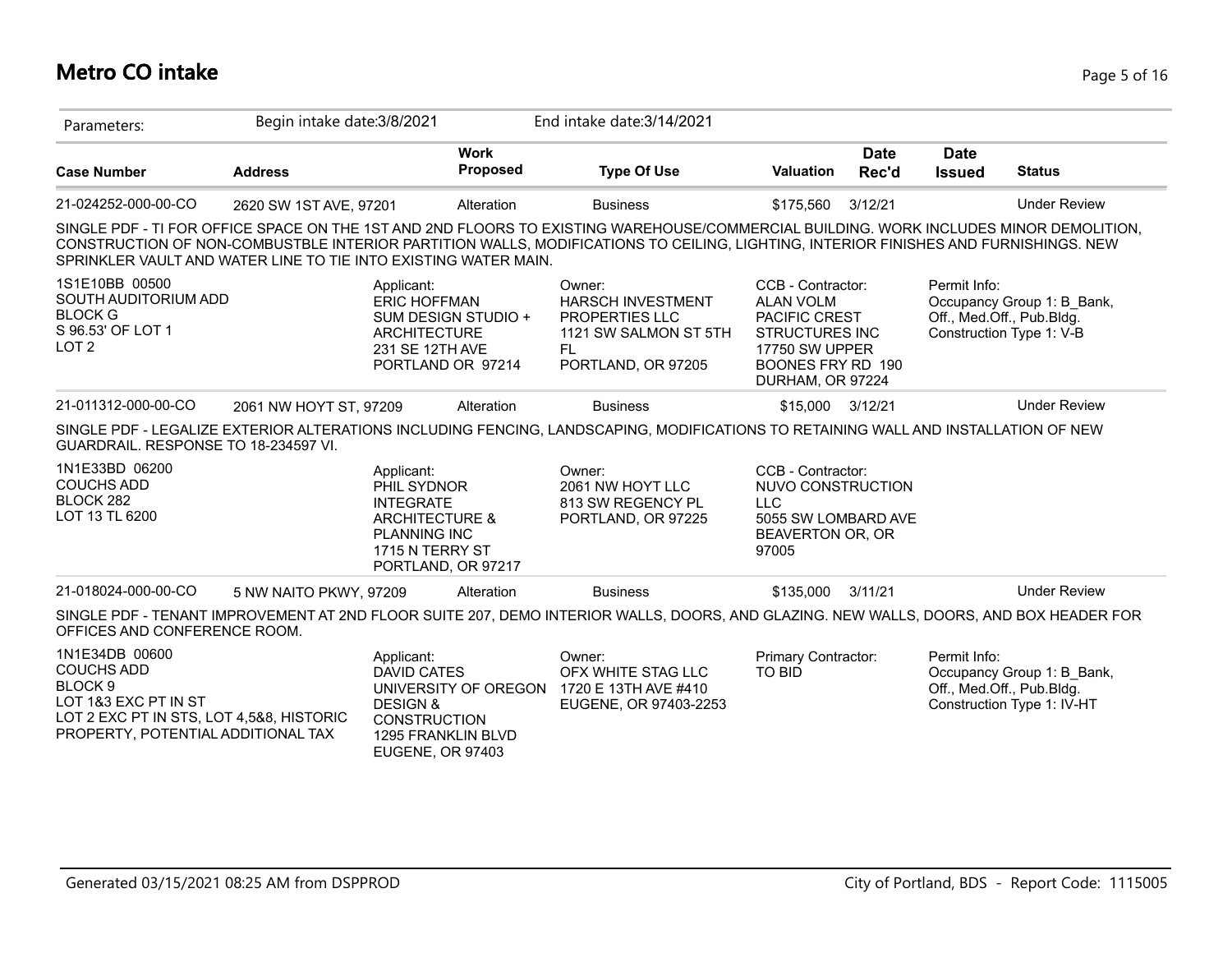# **Metro CO intake** Page 6 of 16

| Parameters:                                                                                                       | Begin intake date: 3/8/2021 |                                                                             |                                                                                                     | End intake date: 3/14/2021                                                                                                        |                                                                                                                           |                      |                                                     |                                                                                          |
|-------------------------------------------------------------------------------------------------------------------|-----------------------------|-----------------------------------------------------------------------------|-----------------------------------------------------------------------------------------------------|-----------------------------------------------------------------------------------------------------------------------------------|---------------------------------------------------------------------------------------------------------------------------|----------------------|-----------------------------------------------------|------------------------------------------------------------------------------------------|
| <b>Case Number</b>                                                                                                | <b>Address</b>              |                                                                             | <b>Work</b><br>Proposed                                                                             | <b>Type Of Use</b>                                                                                                                | Valuation                                                                                                                 | <b>Date</b><br>Rec'd | <b>Date</b><br><b>Issued</b>                        | <b>Status</b>                                                                            |
| 20-224295-000-00-CO                                                                                               | 5170 SE DUKE ST, 97206      |                                                                             | Alteration                                                                                          | <b>Business</b>                                                                                                                   | \$20,000                                                                                                                  | 3/11/21              |                                                     | <b>Under Review</b>                                                                      |
|                                                                                                                   |                             |                                                                             |                                                                                                     | SINGLE PDF - TENANT IMPROVEMENT FOR NEW BAKERY, CHANGE OF OCCUPANCY FROM M TO B. NEW INTERIOR WALLS, COUNTERS, KITCHEN EQUIPMENT. |                                                                                                                           |                      |                                                     |                                                                                          |
| 1S2E19AB 05700<br>SECTION 19 1S 2E<br>TL 5700 0.26 ACRES<br>LAND ONLY SEE R336258 (R992192025) FOR<br><b>IMPS</b> |                             | Applicant:<br>RYAN FLATTERY<br>1421 SE DIVISION                             | COMMUNITECTURE, INC.<br>PORTLAND, OR 97202                                                          | Owner:<br><b>LIMERICK LLC</b><br>PO BOX 80634<br>PORTLAND, OR 97280-1634 930 LAUREL LN                                            | CCB - Contractor:<br>JL REMODELING &<br><b>CONSTRUCTION LLC</b><br>OREGON CITY, OR<br>97045                               |                      | Permit Info:<br>Service Station<br>Type 1): V-B     | Occupancy Group 1: M_Store,<br>Construction Type 1: V-B<br>Construction Type 2 (formerly |
| 19-252870-DFS-05-CO                                                                                               | 710 NE HOLLADAY ST, 97232   |                                                                             | Alteration                                                                                          | <b>Business</b>                                                                                                                   | \$30,000                                                                                                                  | 3/8/21               |                                                     | <b>Under Review</b>                                                                      |
| SINGLE PDF - DFS FOR CONCRETE FIBER REINFORCED POLYMERS.                                                          |                             |                                                                             |                                                                                                     |                                                                                                                                   |                                                                                                                           |                      |                                                     |                                                                                          |
| 1N1E35BC 00200<br><b>HOLLADAYS ADD</b><br>BLOCK 91&102 TL 200<br>DEFERRED ADDITIONAL TAX LIABILITY                |                             | Applicant:<br>NATHAN CLARK<br><b>SWINERTON</b><br>PORTLAND OR<br><b>USA</b> |                                                                                                     | Owner:<br>AAT LLOYD DISTRICT LLC<br>11455 EL CAMINO REAL<br>#200<br>SAN DIEGO, CA 92130-2047                                      | CCB - Contractor:<br><b>SWINERTON BUILDERS</b><br><b>INC</b><br>2001 CLAYTON ROAD<br>7TH FLOOR LEGAL<br>CONCORD, CA 94520 |                      |                                                     |                                                                                          |
| 20-192422-REV-01-CO                                                                                               | 703 NE HANCOCK ST, 97212    |                                                                             | Alteration                                                                                          | <b>Business</b>                                                                                                                   | \$0                                                                                                                       | 3/8/21               |                                                     | <b>Under Review</b>                                                                      |
| SINGLE PDF - STRUCTURAL INFORMATION AND CALCULATIONS FOR FOLDING INTERIOR DOOR.                                   |                             |                                                                             |                                                                                                     |                                                                                                                                   |                                                                                                                           |                      |                                                     |                                                                                          |
| 1N1E26CC 01600<br><b>HOLLADAYS ADD</b><br>BLOCK 271<br>FRACTIONAL LOT 1<br><b>LOT 2-4</b>                         |                             | Applicant:<br><b>PLANNING</b><br><b>SUITE 227</b>                           | <b>MICHAEL FLOWERS</b><br><b>MFA ARCHITECTURE &amp;</b><br>PORTLAND OR 97214                        | Owner:<br><b>GULSONS HANCOCK LLC</b><br>307 LEWERS ST 6TH<br><b>FLOOR</b><br>107 SE WASHINGTON ST., HONOLULU, HI 96815            | CCB - Contractor:<br><b>SUMMIT INDUSTRIES</b><br><b>INC</b><br>PO BOX 10345<br>PORTLAND, OR 97296-<br>0345                |                      | Permit Info:                                        | Occupancy Group 1: B_Bank,<br>Off., Med.Off., Pub.Bldg.<br>Construction Type 1: V-B      |
| 20-148697-REV-01-CO                                                                                               | 7475 SE 72ND AVE, 97206     |                                                                             | Alteration                                                                                          | Factory/Industrial                                                                                                                | \$0                                                                                                                       | 3/12/21              |                                                     | <b>Under Review</b>                                                                      |
| SINGLE PDF - SOLAR - REVISION TO REDUCE NUMBER OF SOLAR MODULES FROM 15 TO 7.                                     |                             |                                                                             |                                                                                                     |                                                                                                                                   |                                                                                                                           |                      |                                                     |                                                                                          |
| 1S2E20BD 16500<br>BRENTWOOD & SUB<br>BLOCK <sub>3</sub><br>S 100' OF LOT 5                                        |                             | Applicant:<br>B                                                             | <b>CHRISTINE STAMPER</b><br><b>ELEMENTAL ENERGY</b><br>1339 SE 8TH AVE, SUITE<br>PORTLAND, OR 97214 | Owner:<br><b>CROSSROADS KITCHEN</b><br><b>LLC</b><br>8512 SE 9TH AVE<br>PORTLAND, OR 97202                                        | CCB - Contractor:<br><b>ELEMENTAL ENERGY</b><br><b>LLC</b><br>1339 SE 8TH AVE #B<br>PORTLAND, OR 97214                    |                      | Permit Info:<br>Occupancy Group 1: F-<br>Mod.Hazard | 1 Industrial Plant - Factory,<br>Construction Type 1: V-B                                |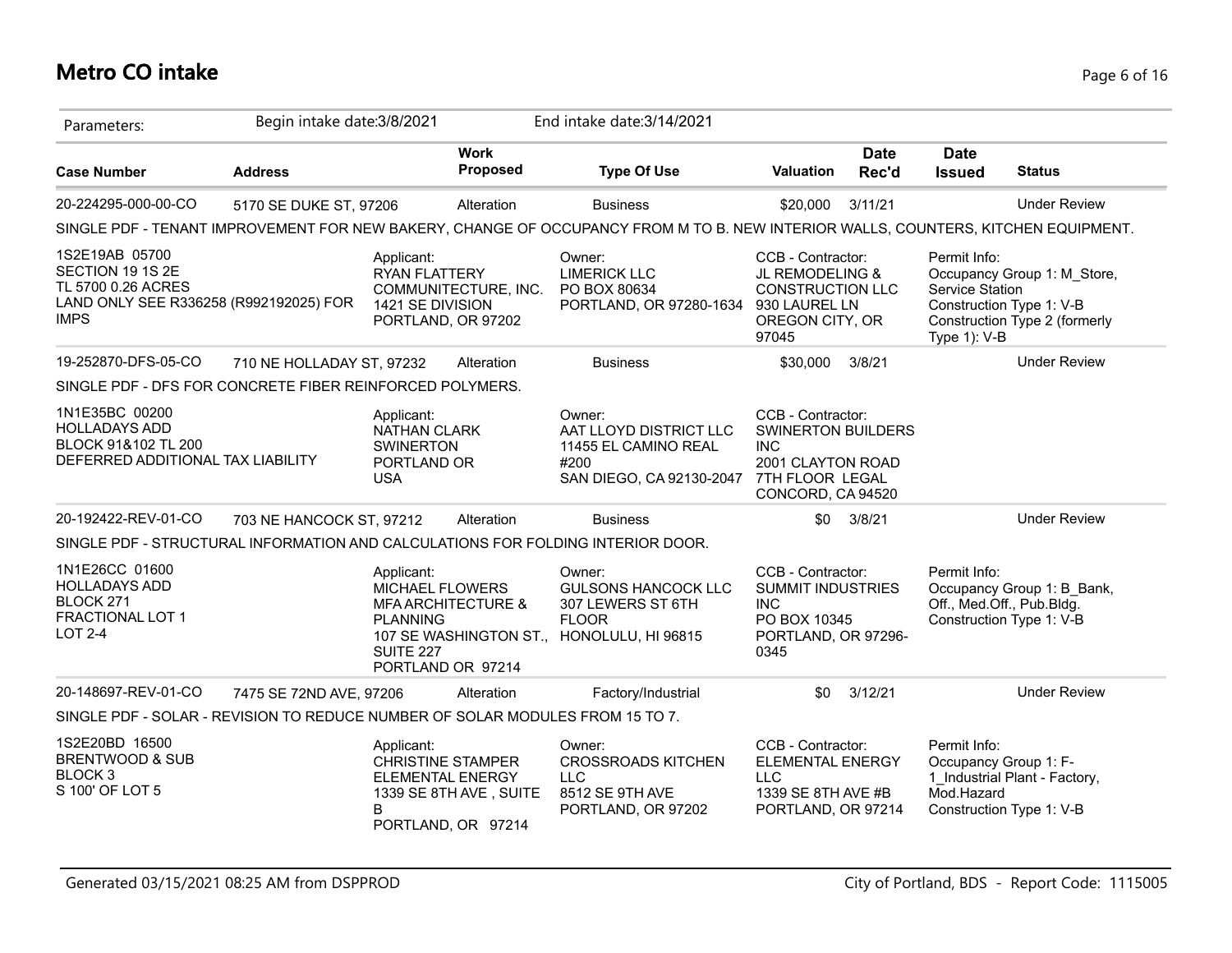# **Metro CO intake** Page 7 of 16

| Parameters:                                                                                                                                                   | Begin intake date: 3/8/2021 |                                                                                                                                                 | End intake date: 3/14/2021                                                                                                                  |                                                                                                                                                      |                      |                                 |                                                          |
|---------------------------------------------------------------------------------------------------------------------------------------------------------------|-----------------------------|-------------------------------------------------------------------------------------------------------------------------------------------------|---------------------------------------------------------------------------------------------------------------------------------------------|------------------------------------------------------------------------------------------------------------------------------------------------------|----------------------|---------------------------------|----------------------------------------------------------|
| <b>Case Number</b>                                                                                                                                            | <b>Address</b>              | <b>Work</b><br><b>Proposed</b>                                                                                                                  | <b>Type Of Use</b>                                                                                                                          | <b>Valuation</b>                                                                                                                                     | <b>Date</b><br>Rec'd | <b>Date</b><br><b>Issued</b>    | <b>Status</b>                                            |
| 21-022118-000-00-CO                                                                                                                                           | 5470 NE 16TH AVE, 97211     | Alteration                                                                                                                                      | Mercantile                                                                                                                                  | \$195,000                                                                                                                                            | 3/8/21               |                                 | <b>Under Review</b>                                      |
|                                                                                                                                                               |                             |                                                                                                                                                 | SINGLE PDF - SHELL IMPROVEMENT TO ADD RESTROOMS TO (3) EXISTING UNOCCUPIED RETAIL SPACES. NO OCCUPANCY THIS PERMIT.                         |                                                                                                                                                      |                      |                                 |                                                          |
| 1N1E23AB 04600<br><b>VERNON</b><br><b>BLOCK4</b><br>LOT 1 EXC PT IN STS<br>LOT 2&3 EXC PT IN ST, LOT 4 EXC S 24.6' &<br>EXC PT IN ST, POTENTIAL ADDITIONAL TA |                             | Applicant:<br><b>MATT OLSON</b><br><b>MATT OLSON</b><br><b>CONSTRUCTION</b><br>5320 SW DOVER LANE<br>PORTLAND, OR 97225                         | Owner:<br>KILLINGSWORTH PDX LLC<br><b>PARTNERS NW</b><br>116 NE 6TH AVE #400<br>PORTLAND, OR 97232                                          | CCB - Contractor:<br><b>MATTHEW OLSON</b><br><b>CONSTRUCTION INC</b><br>5320 SW DOVER LANE<br>PORTLAND, OR 97225                                     |                      |                                 |                                                          |
| 21-020484-000-00-CO                                                                                                                                           | 450 SW YAMHILL ST           | Alteration                                                                                                                                      | Mercantile                                                                                                                                  | \$280,000                                                                                                                                            | 3/11/21              | 3/12/21                         | <b>Issued</b>                                            |
| SINGLE PDF - REPLACEMENT OF 14 EXTERIOR GLAZING UNITS                                                                                                         |                             |                                                                                                                                                 |                                                                                                                                             |                                                                                                                                                      |                      |                                 |                                                          |
| 1S1E03BB 90002                                                                                                                                                |                             | Applicant:<br>Han-Mei Chiang<br><b>Hoffman Construction</b><br>805 SW Broadway, Suite<br>2100<br>Portland, OR 97205                             | Owner:<br>PIONEER PLACE LLC<br>PO BOX 3487<br>CHICAGO, IL 60654-3487                                                                        | CCB - Contractor:<br><b>HOFFMAN</b><br><b>CONSTRUCTION</b><br><b>COMPANY OF OREGON</b><br>805 SW BROADWAY<br><b>SUITE 2100</b><br>PORTLAND, OR 97205 |                      |                                 |                                                          |
| 20-228252-000-00-CO                                                                                                                                           | 700 SW 5TH AVE              | Alteration                                                                                                                                      | Mercantile                                                                                                                                  | \$375,000                                                                                                                                            | 3/11/21              |                                 | <b>Under Review</b>                                      |
| $-CO$                                                                                                                                                         |                             |                                                                                                                                                 | SINGLE PDF - INSTALL NEW OVERHEAD COILING SECURITY DOORS AT (7) EXISTING EXIT DOOR ENTRANCES ON GROUND FLOOR - ATRIUM BUILDING. w/20-228217 |                                                                                                                                                      |                      |                                 |                                                          |
| 1S1E03BB1 90001                                                                                                                                               |                             | Applicant:<br><b>CRAIG CHINN</b><br>ARCHITECTURE DESIGN<br><b>COLLABORATIVE</b><br>23231 SOUTH POINTE DR<br>LAGUNA HILLS CA 92653<br><b>USA</b> | Owner:<br>PIONEER PLACE LLC<br>PO BOX 3487<br>CHICAGO, IL 60654-3487                                                                        | CCB - Contractor:<br><b>CULP CONSTRUCTION</b><br>CO A UTAH<br><b>CORPORATION</b><br>2320 SOUTH MAIN ST<br>SALT LAKE CITY, UT<br>84115                |                      | Permit Info:<br>Service Station | Occupancy Group 1: M Store,<br>Construction Type 1: II-B |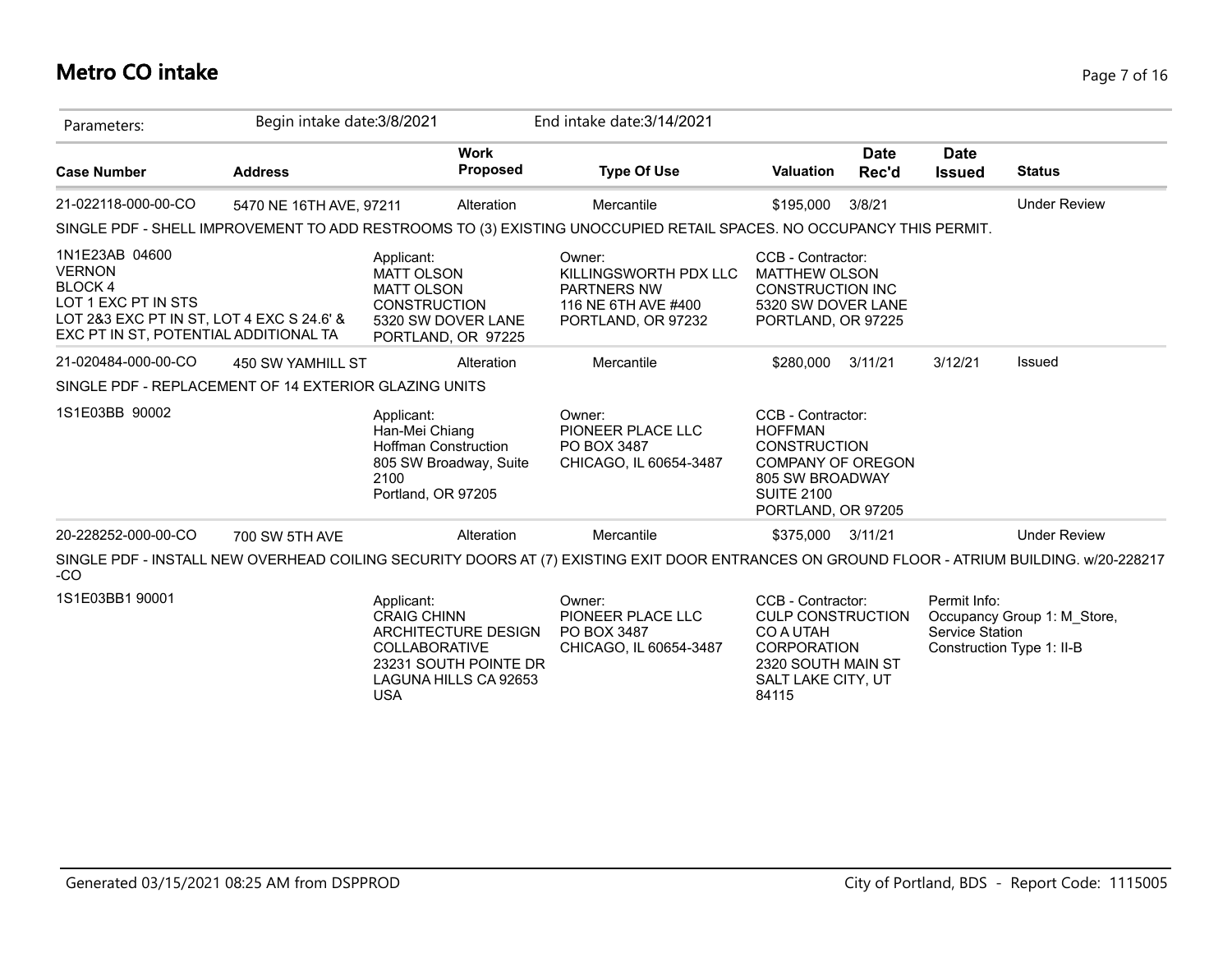# **Metro CO intake** Page 8 of 16

| Parameters:                                                                        | Begin intake date: 3/8/2021 |                                                                                                                                               | End intake date: 3/14/2021                                                                                                                   |                                                                                                                                       |                      |                                 |                                                          |
|------------------------------------------------------------------------------------|-----------------------------|-----------------------------------------------------------------------------------------------------------------------------------------------|----------------------------------------------------------------------------------------------------------------------------------------------|---------------------------------------------------------------------------------------------------------------------------------------|----------------------|---------------------------------|----------------------------------------------------------|
| <b>Case Number</b>                                                                 | <b>Address</b>              | <b>Work</b><br><b>Proposed</b>                                                                                                                | <b>Type Of Use</b>                                                                                                                           | <b>Valuation</b>                                                                                                                      | <b>Date</b><br>Rec'd | <b>Date</b><br><b>Issued</b>    | <b>Status</b>                                            |
| 20-228217-000-00-CO                                                                | 340 SW MORRISON ST, 97204   | Alteration                                                                                                                                    | Mercantile                                                                                                                                   | \$167,000                                                                                                                             | 3/11/21              |                                 | <b>Under Review</b>                                      |
| 228252-CO                                                                          |                             |                                                                                                                                               | SINGLE PDF - INSTALL NEW OVERHEAD COILING SECURITY DOORS AT (7) EXISTING EXIT DOOR ENTRANCES ON GROUND FLOOR - ROTUNDA BUILDING. w/20-       |                                                                                                                                       |                      |                                 |                                                          |
| 1S1E03BA 07200<br><b>PORTLAND</b><br>BLOCK 50<br>LOT 1-4&6-8                       | <b>USA</b>                  | Applicant:<br><b>CRAIG CHINN</b><br>ARCHITECTURE DESIGN<br><b>COLLABORATIVE</b><br>23231 SOUTH POINTE DR<br>LAGUNA HILLS CA 92653             | Owner:<br>PIONEER PLACE LLC<br>PO BOX 3487<br>CHICAGO, IL 60654-3487                                                                         | CCB - Contractor:<br><b>CULP CONSTRUCTION</b><br>CO A UTAH<br><b>CORPORATION</b><br>2320 SOUTH MAIN ST<br>SALT LAKE CITY, UT<br>84115 |                      | Permit Info:<br>Service Station | Occupancy Group 1: M Store,<br>Construction Type 1: II-B |
| 20-153781-000-00-CO                                                                | 5425 NE GLISAN ST, 97213    | Alteration                                                                                                                                    | Mercantile                                                                                                                                   | \$118,295                                                                                                                             | 3/10/21              |                                 | <b>Under Review</b>                                      |
|                                                                                    |                             |                                                                                                                                               | Paper - CHANGE OF OCCUPANCY FROM B TO M FOR NEW CANNABIS DISPENSARY - RECONFIGURE INTERIOR FOR NEW TENANT LAYOUT.                            |                                                                                                                                       |                      |                                 |                                                          |
| 1N2E31AC 07100<br><b>CENTER ADD ANX</b><br><b>BLOCK1</b><br>LOT 11&12 EXC PT IN ST |                             | Applicant:<br><b>DEREK METSON</b><br><b>GREENBOX</b><br><b>ARCHITECTURE</b><br>502 7TH ST #203<br>OREGON CITY OR 97045                        | Owner:<br><b>SUNHEE KIM</b><br>5413 NE GLISAN ST<br>PORTLAND, OR 97213<br>Owner:<br>DAVID Y W KIM<br>5413 NE GLISAN ST<br>PORTLAND, OR 97213 | CCB - Contractor:<br>Ashley Fleschner<br><b>FLESCHNER</b><br>CONSTRUCTION LLC<br>7416 SW 33RD AVE<br>PORTLAND, OR 97219               |                      | Permit Info:<br>Service Station | Occupancy Group 1: M_Store,<br>Construction Type 1: V-B  |
| 21-020249-000-00-CO                                                                | 805 SW BROADWAY, 97205      | Alteration                                                                                                                                    | Storage                                                                                                                                      | \$110,000                                                                                                                             | 3/8/21               |                                 | <b>Under Review</b>                                      |
|                                                                                    |                             |                                                                                                                                               | SINGLE PDF - INSTALL NEW TESLA VEHICLE CHARGING STATIONS AT LEVEL P4 PARKING AREA. NEW EQUIPMENT IN ELECTRICAL ROOM ON LEVEL B1.             |                                                                                                                                       |                      |                                 |                                                          |
| 1S1E03BB 04400<br><b>PORTLAND</b><br>BLOCK 210<br><b>LOT 1-8</b>                   |                             | Applicant:<br><b>JOHN MEDITZ</b><br><b>BRADFORD CONSULTING</b><br><b>ENGINEERS</b><br>10800 SW TUALITIN-<br>SHERWOOD RD<br>TUALITIN, OR 97062 | Owner:<br>FOX TOWER LLC<br>760 SW 9TH AVE #2250<br>PORTLAND, OR 97205-2584                                                                   | Primary Contractor:<br>TO BID                                                                                                         |                      |                                 |                                                          |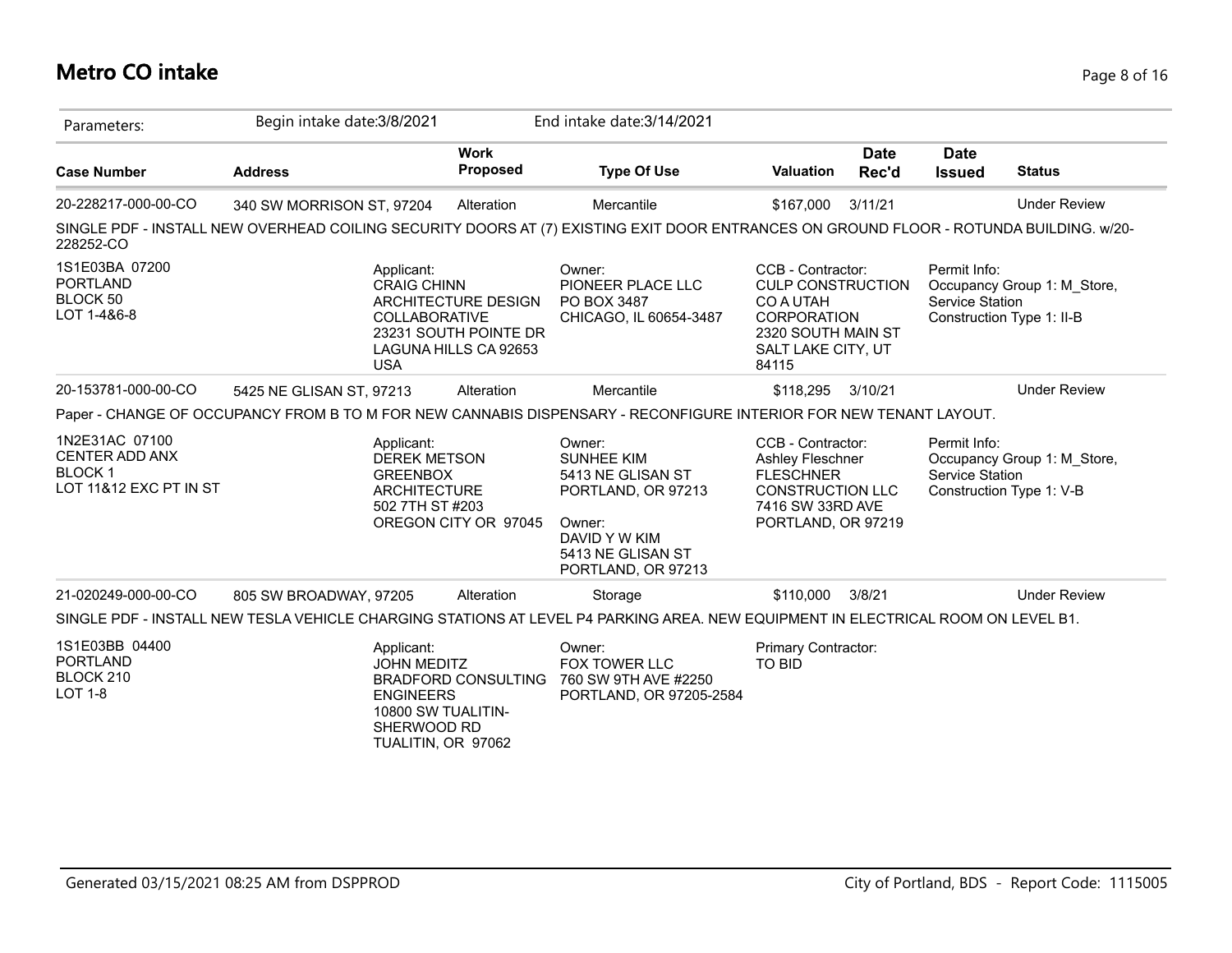# **Metro CO intake** Page 9 of 16

| Parameters:                                                                                                                          | Begin intake date: 3/8/2021 |                                                                                                                                          |                                | End intake date: 3/14/2021                                                                                                                |                                                                                                                                                   |                      |                                                    |                                                                                                                        |
|--------------------------------------------------------------------------------------------------------------------------------------|-----------------------------|------------------------------------------------------------------------------------------------------------------------------------------|--------------------------------|-------------------------------------------------------------------------------------------------------------------------------------------|---------------------------------------------------------------------------------------------------------------------------------------------------|----------------------|----------------------------------------------------|------------------------------------------------------------------------------------------------------------------------|
| <b>Case Number</b>                                                                                                                   | <b>Address</b>              |                                                                                                                                          | <b>Work</b><br><b>Proposed</b> | <b>Type Of Use</b>                                                                                                                        | <b>Valuation</b>                                                                                                                                  | <b>Date</b><br>Rec'd | <b>Date</b><br><b>Issued</b>                       | <b>Status</b>                                                                                                          |
| 21-017103-000-00-CO                                                                                                                  | 2901 NW FRONT AVE, 97210    |                                                                                                                                          | Alteration                     | Storage                                                                                                                                   | \$10.800                                                                                                                                          | 3/11/21              | 3/11/21                                            | Issued                                                                                                                 |
| NEW INTERIOR WINDOW BETWEEN OFFICE AND WHOLESALE AREAS.                                                                              |                             |                                                                                                                                          |                                | SINGLE PDF - INSTALL NEW STOREFRONT ENTRANCE IN PLACE OF EXISTING OVERHEAD DOOR FOR WHOLESALE/STORAGE/DISTRIBUTION TENANT. PROVIDE        |                                                                                                                                                   |                      |                                                    |                                                                                                                        |
| 1N1E28BD 00900<br>SECTION 28 1N 1E<br>TL 900 1.89 ACRES                                                                              |                             | Applicant:<br><b>DANIEL YOUNG</b><br><b>OREGON BUSINESS</b><br><b>ARCHITECTURE</b><br>PO BOX 80301<br>PORTLAND, OR 97280                 |                                | Owner:<br><b>OSERAN INVESTMENT</b><br><b>COMPANY LLC</b><br>2455 NW MARSHALL ST #4<br>PORTLAND, OR 97210                                  | CCB - Contractor:<br><b>ALAN VOLM</b><br>PACIFIC CREST<br><b>STRUCTURES INC</b><br><b>17750 SW UPPER</b><br>BOONES FRY RD 190<br>DURHAM, OR 97224 |                      | Permit Info:<br>Type $1$ ): III-B                  | Occupancy Group 1: B_Bank,<br>Off., Med.Off., Pub.Bldg.<br>Construction Type 1: III-B<br>Construction Type 2 (formerly |
| 21-022720-000-00-CO                                                                                                                  | 318 NW BROADWAY, 97209      |                                                                                                                                          | Alteration                     | Storage                                                                                                                                   | \$60,000 3/10/21                                                                                                                                  |                      |                                                    | <b>Under Review</b>                                                                                                    |
| REFRIGERATOR AND ADD UTILITY SINK, WASHING MACHINE AND DRYER.                                                                        |                             |                                                                                                                                          |                                | SINGLE PDF - FUR-OUT EXISTING BASEMENT WALLS, REPLACE EXISTING STAIRS, ADD CLOSET, DRY STORAGE AND SHELVING IN BASEMENT, RELOCAE EXISTING |                                                                                                                                                   |                      |                                                    |                                                                                                                        |
| 1N1E34CB 05400<br><b>COUCHS ADD</b><br>BLOCK 47<br>E 40 OF W 50' OF LOT 2&3<br>HISTORIC PROPERTY, POTENTIAL<br><b>ADDITIONAL TAX</b> |                             | Applicant:<br>PHILIP SYDNOR<br><b>INTEGRATE</b><br><b>ARCHITECTURE &amp;</b><br><b>PLANNING</b><br>1715 N TERRY ST<br>PORTLAND, OR 97217 |                                | Owner:<br>AMES-HELDFOND LLC<br>9400 SW BARNES RD #400<br>PORTLAND, OR 97225                                                               | CCB - Contractor:<br><b>INTERWORKS LLC</b><br>PO BOX 14764<br>PORTLAND, OR 97293                                                                  |                      | Permit Info:<br>Occupancy Group 1: S-<br>Warehouse | 1_Storage - Moderate Hazard,<br>Construction Type 1: III-B                                                             |
| 21-022266-000-00-CO                                                                                                                  | 2929 NW 31ST AVE, 97210     |                                                                                                                                          | Alteration                     | Storage                                                                                                                                   | \$90,000                                                                                                                                          | 3/8/21               |                                                    | <b>Under Review</b>                                                                                                    |
|                                                                                                                                      |                             |                                                                                                                                          |                                | SINGLE PDF - VOLUNTARY SEISMIC RETROFIT, NEW WALL ANCHORAGE AND CONTINUITY TIES ACROSS THE BUILDING IN BOTH DIRECTIONS.                   |                                                                                                                                                   |                      |                                                    |                                                                                                                        |
| 1N1E29BD 00100<br><b>GUILDS ADD</b><br><b>BLOCK3</b><br>N 200' OF LOT 8 EXC WLY 6'<br>N 200' OF LOT 9                                |                             | Applicant:<br><b>JIM DYER</b><br><b>JS HELD LLC</b><br>NEWPORT BEACH, CA<br>92660                                                        | 1701 QUAIL ST, SUITE 200       | Owner:<br>IPT PORTLAND IC LLC<br>1800 WAZEE ST #500<br><b>DENVER, CO 80202</b>                                                            | Primary Contractor:<br>TO BID                                                                                                                     |                      | Permit Info:<br>Occupancy Group 1: S-<br>Warehouse | 1 Storage - Moderate Hazard,<br>Construction Type 1: III-B                                                             |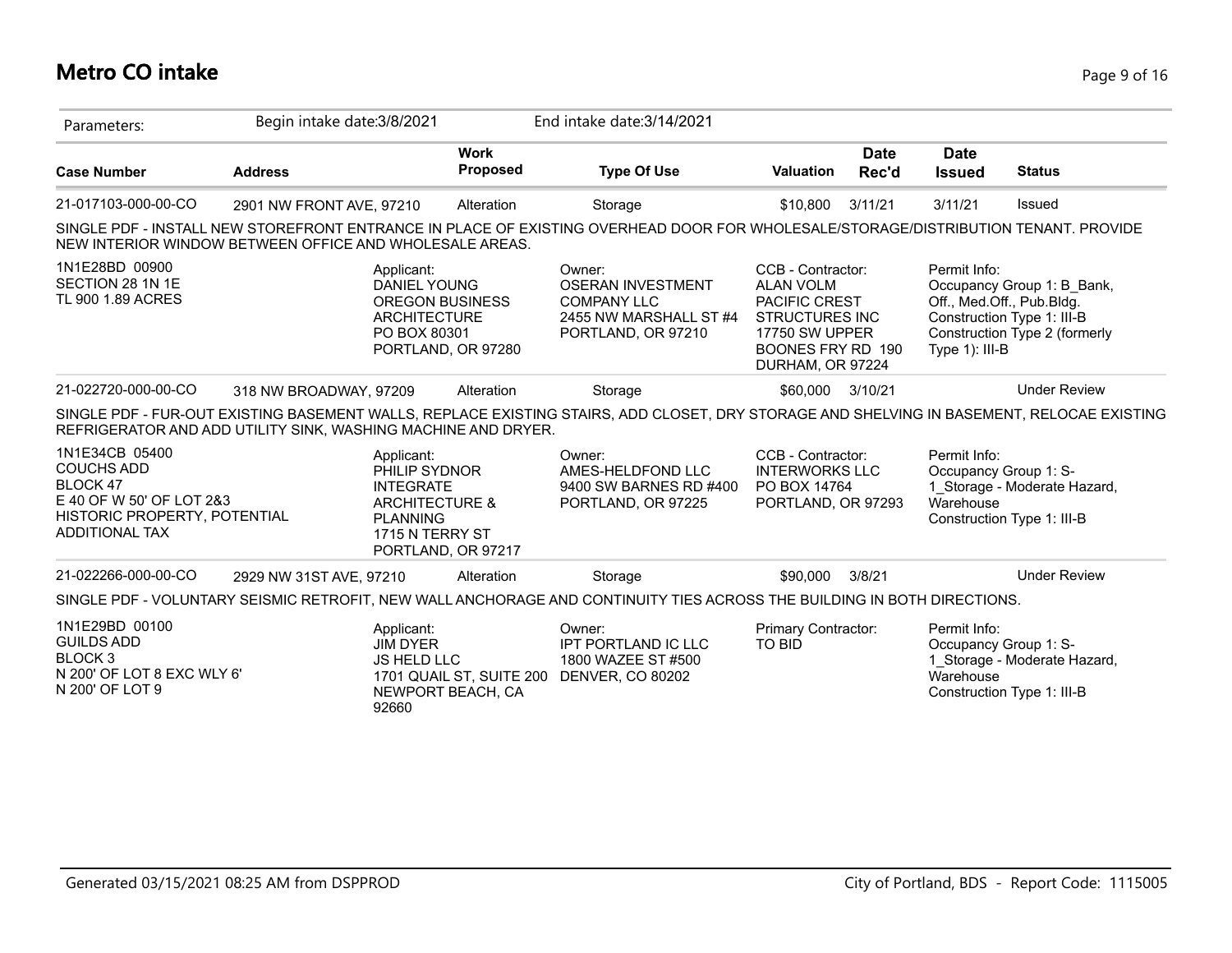#### **Metro CO intake** Page 10 of 16

| Parameters:                                                         | Begin intake date: 3/8/2021                                                                                                               |                                            | End intake date: 3/14/2021                                                     |                                      |                      |                              |                     |
|---------------------------------------------------------------------|-------------------------------------------------------------------------------------------------------------------------------------------|--------------------------------------------|--------------------------------------------------------------------------------|--------------------------------------|----------------------|------------------------------|---------------------|
| <b>Case Number</b>                                                  | <b>Address</b>                                                                                                                            | <b>Work</b><br><b>Proposed</b>             | <b>Type Of Use</b>                                                             | <b>Valuation</b>                     | <b>Date</b><br>Rec'd | <b>Date</b><br><b>Issued</b> | <b>Status</b>       |
| 21-021725-000-00-CO                                                 | 1940 N VICTORY BLVD, 97217                                                                                                                | Alteration                                 | Utility                                                                        | \$66,000                             | 3/8/21               |                              | <b>Under Review</b> |
|                                                                     | SINGLE PDF - SAFETY IMPROVEMENTS FOR CULVERT INLET DEBRIS CLEANING, INCLUDING A NEW ACCESS PATH, PLATFORM, HANDRAIL, AND CULVERT GRATE.   |                                            |                                                                                |                                      |                      |                              |                     |
| 1N1E04 00400<br>SECTION 04 1N 1E<br>TL 400 359.94 ACRES             | Applicant:<br><b>ALEX PICHACZ</b><br><b>WINTERBROOK</b><br><b>PLANNING</b><br>810                                                         | 610 SW ALDER ST., STE<br>PORTLAND OR 97205 | Owner:<br>PORTLAND CITY OF<br>1120 SW 5TH AVE #1302<br>PORTLAND, OR 97204-1912 |                                      |                      |                              |                     |
| 21-020990-000-00-CO                                                 | 5340 N INTERSTATE AVE,<br>97217                                                                                                           | Alteration                                 | Utility                                                                        | \$15,000                             | 3/11/21              |                              | <b>Under Review</b> |
| ON WATER TOWER. NO GROUND WORK.                                     | SINGLE PDF - PERSONAL WIRELESS SERVICE FACILITY - WIRELESS ROOFTOP (WATER TOWER) - APPLICATION #3 - ADD 3 NEW ANTENNAS TO EXISTING MOUNTS |                                            |                                                                                |                                      |                      |                              |                     |
| 1N1E22BB 08800<br><b>M PATTONS &amp; SUB</b><br>S 1/2 OF LOT B      | Applicant:<br><b>TESSIE MURAKAMI</b><br><b>ACOM CONSULTING</b>                                                                            | 1533 SE 33RD AVENUE<br>PORTLAND, OR 97214  | Owner:<br>PORTLAND CITY OF<br>1120 SW 5TH AVE #1302<br>PORTLAND, OR 97204-1912 | Primary Contractor:<br><b>TO BID</b> |                      |                              |                     |
| 21-023016-000-00-CO                                                 | 404 NW 10TH AVE, 97209                                                                                                                    | Alteration                                 | Utility                                                                        | \$18,000                             | 3/9/21               |                              | <b>Under Review</b> |
| SUPPRESSORS WITH 2 HYBRID CABLES                                    | SINGLE PDF - PERSONAL WIRELESS SERVICE FACILITY - WIRELESS ROOFTOP - APPLICATION #3 - REMOVE 2 ANTENNAS; INSTALL 3 ANTENNAS, 2 SURGE      |                                            |                                                                                |                                      |                      |                              |                     |
| 1N1E34CB 02100<br><b>COUCHS ADD</b><br>BLOCK 61<br>LOT <sub>2</sub> | Applicant:<br><b>BRANDON CLOWER</b><br><b>BLACK ROCK LLC</b><br>PO BOX 1744<br>TUALATIN, OR 97062                                         |                                            | Owner:<br>HMS DEHEN LLC<br>6712 N CUTTER CIR<br>PORTLAND, OR 97217             | Primary Contractor:<br><b>TO BID</b> |                      |                              |                     |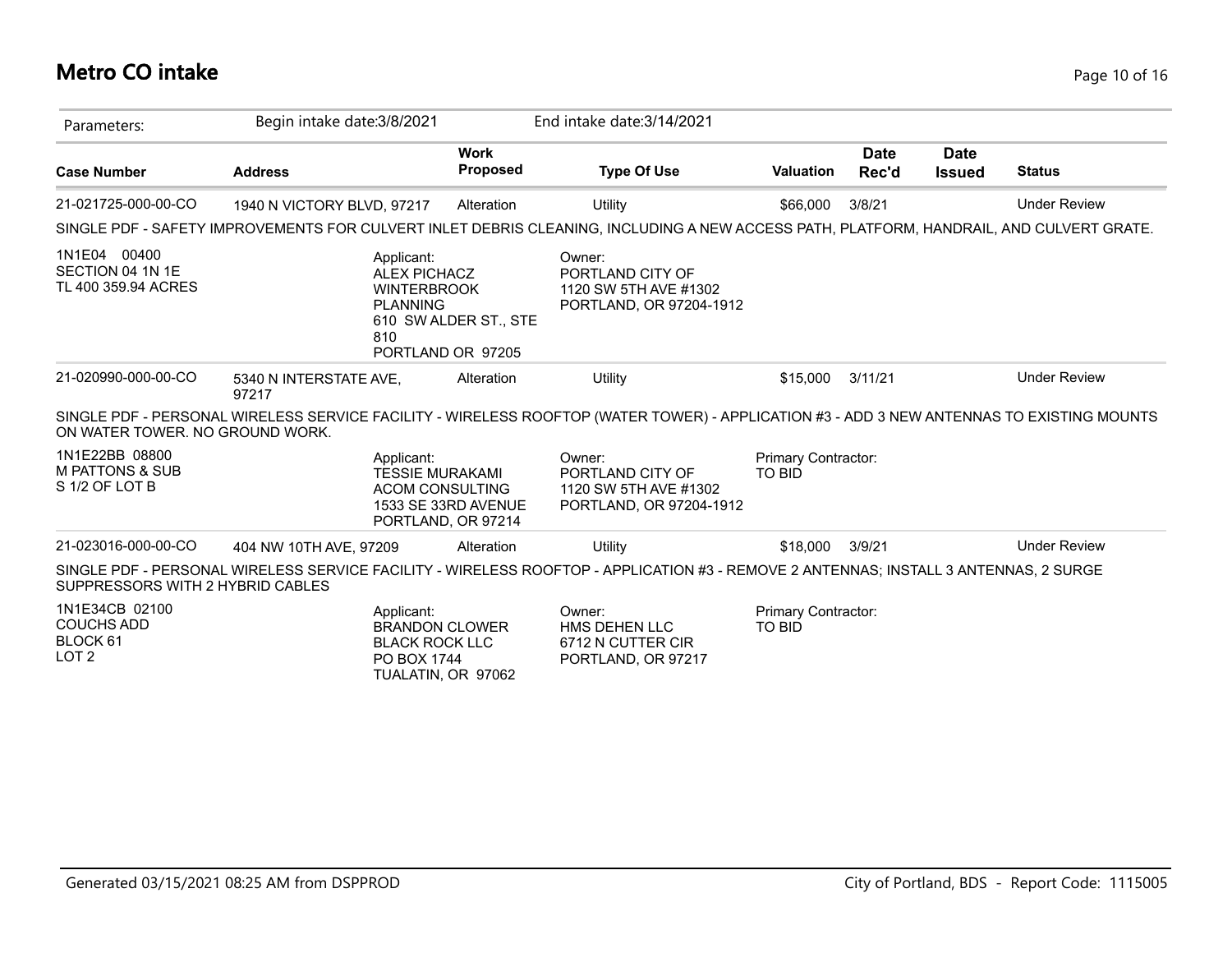#### **Metro CO intake** Page 11 of 16

| Parameters:                                                                                                   | Begin intake date: 3/8/2021                                                       |                                                                                        | End intake date: 3/14/2021                                                                                                                                                                                                                                                                 |                                                                                                                                                               |                      |                                          |                                                                                                                       |
|---------------------------------------------------------------------------------------------------------------|-----------------------------------------------------------------------------------|----------------------------------------------------------------------------------------|--------------------------------------------------------------------------------------------------------------------------------------------------------------------------------------------------------------------------------------------------------------------------------------------|---------------------------------------------------------------------------------------------------------------------------------------------------------------|----------------------|------------------------------------------|-----------------------------------------------------------------------------------------------------------------------|
| <b>Case Number</b>                                                                                            | <b>Address</b>                                                                    | <b>Work</b><br><b>Proposed</b>                                                         | <b>Type Of Use</b>                                                                                                                                                                                                                                                                         | <b>Valuation</b>                                                                                                                                              | <b>Date</b><br>Rec'd | <b>Date</b><br><b>Issued</b>             | <b>Status</b>                                                                                                         |
| 21-018674-000-00-CO                                                                                           | 1532 NE 21ST AVE, 97232                                                           | Alteration                                                                             | Utility                                                                                                                                                                                                                                                                                    | \$25,000                                                                                                                                                      | 3/10/21              |                                          | <b>Under Review</b>                                                                                                   |
|                                                                                                               | (3) AHFIG TO ANTENNA SECTION. ALL OTHER PROPOSED WORK WILL BE CABINET ASSOCIATED. |                                                                                        | SINGLE PDF - PERSONAL WIRELESS SERVICE FACILITY - WIRELESS ROOFTOP - APPLICATION #3 - REMOVE (3) EXISTING ANTENNAS AND REPLACE WITH (6) NEW<br>ANTENNAS ¿FFVV-65B OCTOS AND AEHC, MASSIVE MIMOS-, REMOVE (12) EXISTING DIPLEXERS, REMOVE (12) LINES OF EXISTING COAX, ADDING (3) AHLOA AND |                                                                                                                                                               |                      |                                          |                                                                                                                       |
| 1N1E26DD 06400<br>JOHN IRVINGS 1ST ADD<br>BLOCK <sub>2</sub><br>W 1/2 OF N 100' OF LOT 6<br>N 100' OF LOT 7&8 | Applicant:<br><b>TECHNOLOGY</b><br>SUITE P 313<br><b>USA</b>                      | <b>CHELSI MONIHAN</b><br>ASSOCIATES EC INC<br>3 MONROE PARKWAY<br>LAKE OSWEGO OR 97035 | Owner:<br>RICHARD ALAN MILLER TR<br>50 VULCAN STAIRWAY<br>SAN FRANCISCO, CA 94114                                                                                                                                                                                                          | Primary Contractor:<br>TO BID                                                                                                                                 |                      | Permit Info:                             | Construction Type 1: II-B                                                                                             |
| Total # of CO Alteration permit intakes:30                                                                    |                                                                                   |                                                                                        |                                                                                                                                                                                                                                                                                            |                                                                                                                                                               |                      |                                          | Total valuation of CO Alteration permit intakes: \$2,735,471                                                          |
| 19-144501-DFS-10-CO                                                                                           | 465 NE DAVIS ST, 97232                                                            | <b>New Construction</b>                                                                | Apartments/Condos<br>(3 or more units)                                                                                                                                                                                                                                                     | \$222,000                                                                                                                                                     | 3/8/21               | 3/8/21                                   | Issued                                                                                                                |
| DFS 10 - Mechanical anchorage                                                                                 |                                                                                   |                                                                                        |                                                                                                                                                                                                                                                                                            |                                                                                                                                                               |                      |                                          |                                                                                                                       |
| 1N1E35CB 03200                                                                                                | Applicant:<br>SHARI CHIN<br><b>FAIRFIELD</b><br><b>SUITE 215</b>                  | DEVELOPMENT LP<br>7000 SW HAMPTON ST,<br>PORTLAND, OR 97223                            | Owner:<br>FAIRFIELD NE GRAND LLC<br>5355 MIRA SORRENTO PL<br>#100<br>SAN DIEGO, CA 92121                                                                                                                                                                                                   | CCB - Contractor:<br><b>FAIRFIELD</b><br>DEVELOPMENT LP<br>5510 MOREHOUSE DR<br><b>SUITE 200</b><br>SAN DIEGO, CA 92121                                       |                      | Permit Info:<br>Garage<br>Type 1): III-A | Occupancy Group 1: S-<br>2 Storage - Low Hazard, Parking<br>Construction Type 1: I-A<br>Construction Type 2 (formerly |
| 19-106186-DFS-14-CO                                                                                           | 1510 SW ALDER ST, 97205                                                           | New Construction                                                                       | Apartments/Condos<br>(3 or more units)                                                                                                                                                                                                                                                     | \$15,000                                                                                                                                                      | 3/11/21              |                                          | <b>Under Review</b>                                                                                                   |
|                                                                                                               | ART TOWER - DFS-14 - Plumbing Seismic Attachment                                  |                                                                                        |                                                                                                                                                                                                                                                                                            |                                                                                                                                                               |                      |                                          |                                                                                                                       |
| 1N1E33DC 01700                                                                                                | Applicant:<br><b>MIKE COYLE</b><br>420                                            | <b>FASTER PERMITS</b><br>2000 SW 1ST AVE SUITE<br>PORTLAND, OR 97201                   | Owner:<br>REEP-WP ART TOWER JV<br><b>LLC</b><br>220 NW 8TH AVE<br>PORTLAND, OR 97209-3503                                                                                                                                                                                                  | CCB - Contractor:<br>MICHAEL CARRIGG<br><b>ANDERSEN</b><br><b>CONSTRUCTION</b><br><b>COMPANY OF OREGON</b><br><b>LLC</b><br>PO BOX 6712<br>PORTLAND, OR 97228 |                      |                                          |                                                                                                                       |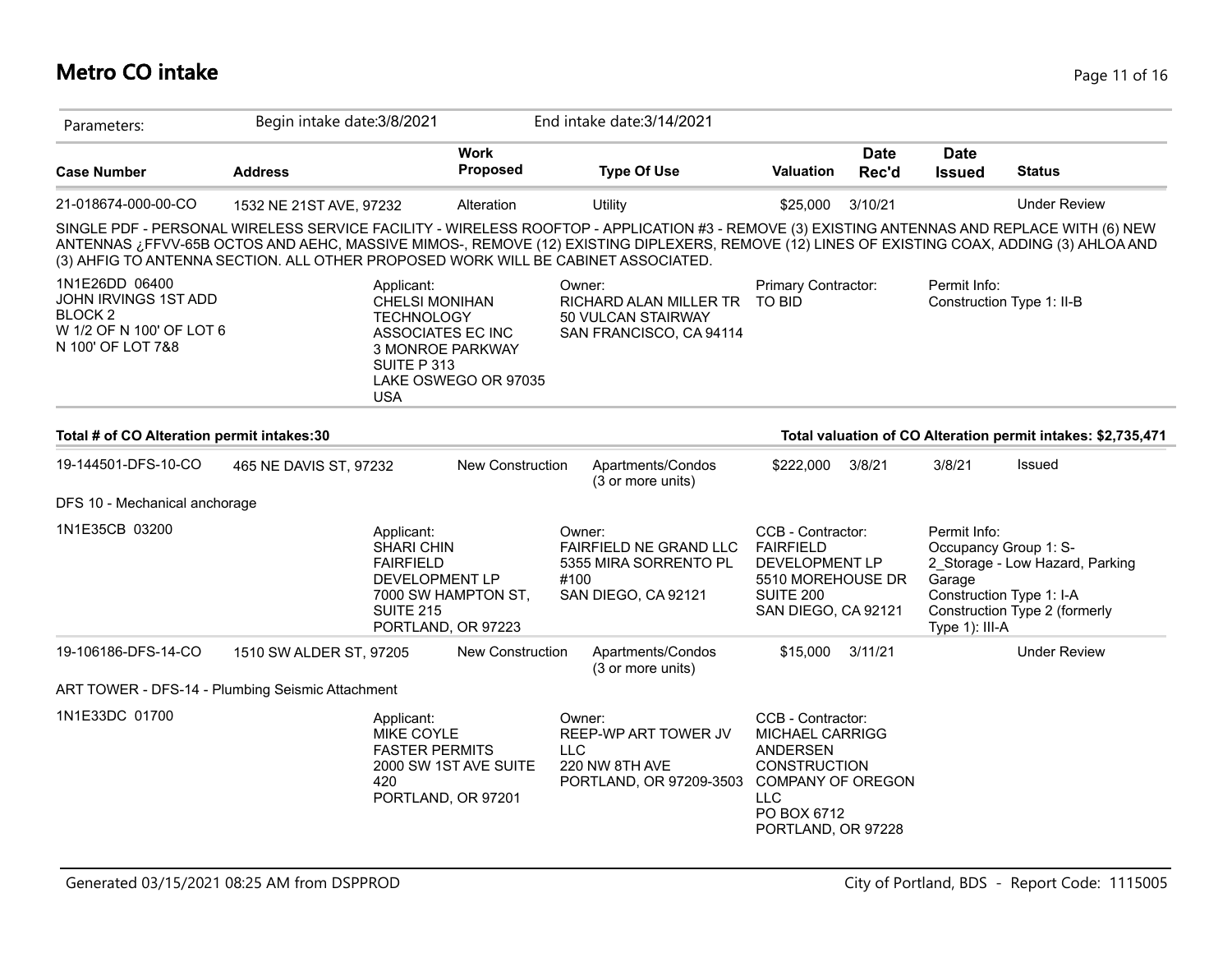#### **Metro CO intake** Page 12 of 16

| Parameters:         | Begin intake date: 3/8/2021                                                                                                                                 |                                                             | End intake date: 3/14/2021                                                                      |                                                                                                                                                                      |                      |                                                                                                             |                                                                  |
|---------------------|-------------------------------------------------------------------------------------------------------------------------------------------------------------|-------------------------------------------------------------|-------------------------------------------------------------------------------------------------|----------------------------------------------------------------------------------------------------------------------------------------------------------------------|----------------------|-------------------------------------------------------------------------------------------------------------|------------------------------------------------------------------|
| <b>Case Number</b>  | <b>Address</b>                                                                                                                                              | <b>Work</b><br>Proposed                                     | <b>Type Of Use</b>                                                                              | <b>Valuation</b>                                                                                                                                                     | <b>Date</b><br>Rec'd | <b>Date</b><br><b>Issued</b>                                                                                | <b>Status</b>                                                    |
| 19-144501-REV-03-CO | 465 NE DAVIS ST, 97232                                                                                                                                      | <b>New Construction</b>                                     | Apartments/Condos<br>(3 or more units)                                                          | \$0                                                                                                                                                                  | 3/8/21               | 3/8/21                                                                                                      | Issued                                                           |
|                     | REV 03 - Spray coating for all interior wooden components (M-Fire Clean Fire Chemicals).                                                                    |                                                             |                                                                                                 |                                                                                                                                                                      |                      |                                                                                                             |                                                                  |
| 1N1E35CB 03200      | Applicant:<br><b>SHARI CHIN</b><br><b>FAIRFIELD</b><br><b>SUITE 215</b>                                                                                     | DEVELOPMENT LP<br>7000 SW HAMPTON ST,<br>PORTLAND, OR 97223 | Owner:<br><b>FAIRFIELD NE GRAND LLC</b><br>5355 MIRA SORRENTO PL<br>#100<br>SAN DIEGO, CA 92121 | CCB - Contractor:<br><b>FAIRFIELD</b><br>DEVELOPMENT LP<br>5510 MOREHOUSE DR<br>SUITE 200<br>SAN DIEGO, CA 92121                                                     |                      | Permit Info:<br>Occupancy Group 1: S-<br>Garage<br>Construction Type 1: I-A<br>Type 1): III-A               | 2 Storage - Low Hazard, Parking<br>Construction Type 2 (formerly |
| 18-235456-REV-02-CO | 15 NW PARK AVE, 97209                                                                                                                                       | <b>New Construction</b>                                     | Apartments/Condos<br>(3 or more units)                                                          | \$0                                                                                                                                                                  | 3/11/21              | 3/12/21                                                                                                     | <b>Issued</b>                                                    |
|                     | AMARA-REV-02- revise roof top egress walkway configuration and slopes to match DFS-07 submittal.                                                            |                                                             |                                                                                                 |                                                                                                                                                                      |                      |                                                                                                             |                                                                  |
| 1N1E34CB 10600      | Applicant:<br><b>WILLIAM BOYD</b><br><b>ANKROM MOISAN</b><br><b>ARCHITECTS</b>                                                                              | 38 NW DAVIS ST STE 3000<br>PORTLAND OR 97209                | Owner:<br>LMC BURNSIDE HOLDINGS<br><b>LLC</b><br>1325 4TH AVE #1300<br>SEATTLE, WA 98101        | CCB - Contractor:<br>LENNAR MULTIFAMILIY<br><b>BUILDERS LLC</b><br>95 ENTERPRISE SUITE<br>200<br>ALISO VIEJO, CA 90620                                               |                      | Permit Info:<br>Occupancy Group 1: A-<br>3_Assembly - General<br>Construction Type 1: I-A<br>Type $1$ : I-A | Construction Type 2 (formerly                                    |
| 19-106186-REV-04-CO | 1510 SW ALDER ST, 97205                                                                                                                                     | <b>New Construction</b>                                     | Apartments/Condos<br>(3 or more units)                                                          |                                                                                                                                                                      | $$0$ $3/11/21$       |                                                                                                             | <b>Under Review</b>                                              |
|                     | ART TOWER - REV-04 Revision to DFS-02, revised L21 slab edge insert. Changed the product to a smaller design to support installation of the PT cable heads. |                                                             |                                                                                                 |                                                                                                                                                                      |                      |                                                                                                             |                                                                  |
| 1N1E33DC 01700      | Applicant:<br><b>MIKE COYLE</b><br><b>FASTER PERMITS</b><br>420                                                                                             | 2000 SW 1ST AVE SUITE<br>PORTLAND, OR 97201                 | Owner:<br>REEP-WP ART TOWER JV<br><b>LLC</b><br>220 NW 8TH AVE<br>PORTLAND, OR 97209-3503       | CCB - Contractor:<br><b>MICHAEL CARRIGG</b><br><b>ANDERSEN</b><br><b>CONSTRUCTION</b><br><b>COMPANY OF OREGON</b><br><b>LLC</b><br>PO BOX 6712<br>PORTLAND, OR 97228 |                      |                                                                                                             |                                                                  |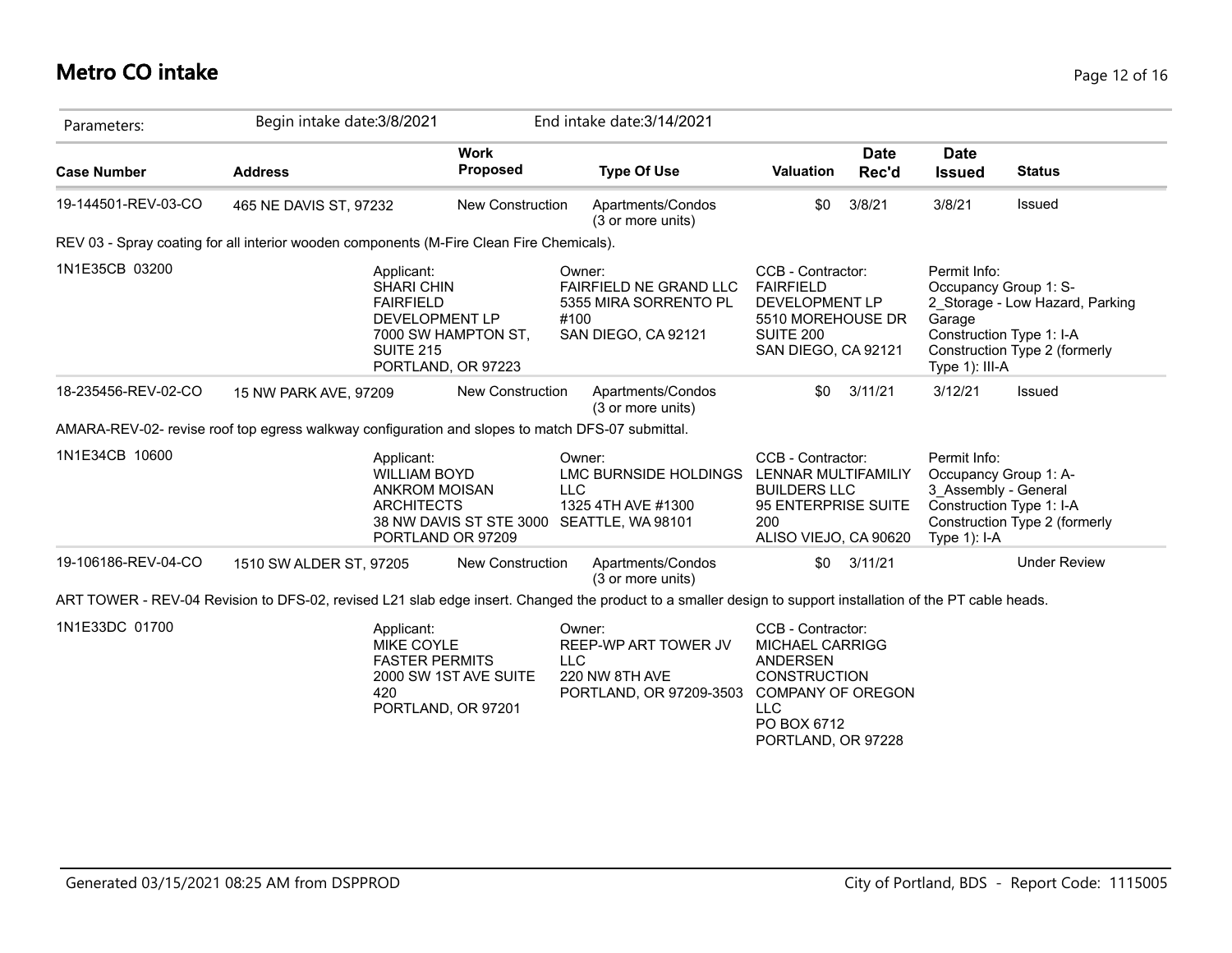# **Metro CO intake** Page 13 of 16

| Parameters:                                                                    | Begin intake date: 3/8/2021                                                                                                |                                            | End intake date: 3/14/2021                                                          |                                                                                                                                            |                      |                                 |                                                                                    |
|--------------------------------------------------------------------------------|----------------------------------------------------------------------------------------------------------------------------|--------------------------------------------|-------------------------------------------------------------------------------------|--------------------------------------------------------------------------------------------------------------------------------------------|----------------------|---------------------------------|------------------------------------------------------------------------------------|
| <b>Case Number</b>                                                             | <b>Address</b>                                                                                                             | <b>Work</b><br><b>Proposed</b>             | <b>Type Of Use</b>                                                                  | <b>Valuation</b>                                                                                                                           | <b>Date</b><br>Rec'd | <b>Date</b><br><b>Issued</b>    | <b>Status</b>                                                                      |
| 20-148613-DFS-01-CO                                                            | 1675 NE 41ST AVE, 97232                                                                                                    | New Construction                           | Apartments/Condos<br>(3 or more units)                                              | \$22,500                                                                                                                                   | 3/8/21               |                                 | <b>Under Review</b>                                                                |
|                                                                                | SINGLE PDF - DFS FOR FLOOR AND ROOF JOIST SYSTEM.                                                                          |                                            |                                                                                     |                                                                                                                                            |                      |                                 |                                                                                    |
| 1N1E25DD 11000<br><b>RALSTONS ADD</b><br><b>BLOCK4</b><br>LOT 7&8 EXC PT IN ST | Applicant:<br><b>JAMES KOH</b><br><b>BEAUDIN</b><br><b>CONSTRUCTION</b><br>PO BOX 80514                                    | PORTLAND, OR 97280                         | Owner:<br>1675 41ST LLC<br>1061 NE 9TH AVE #2007<br>PORTLAND, OR 97232              | CCB - Contractor:<br><b>CONSTRUCTIVE INC</b><br>PO BOX 80514<br>PORTLAND, OR 97280                                                         |                      |                                 |                                                                                    |
| 17-288642-REV-05-CO                                                            | 3912 N VANCOUVER AVE,<br>97217                                                                                             | <b>New Construction</b>                    | Apartments/Condos<br>(3 or more units)                                              | \$12,800                                                                                                                                   | 3/8/21               |                                 | <b>Under Review</b>                                                                |
|                                                                                | SINGLE PDF - VALUE -ADDED REVISION TO DFS-07. REVISION IS TO ADD 12" TALL RAIL ON TOP OF A PARAPET PER BUILDING INSPECTOR. |                                            |                                                                                     |                                                                                                                                            |                      |                                 |                                                                                    |
| 1N1E22DC 00800<br><b>ALBINA HMSTD</b><br>BLOCK <sub>28</sub><br>LOT 9&10       | Applicant:<br>MIKE COYLE<br><b>FASTER PERMITS</b><br>420                                                                   | 2000 SW 1ST AVE, STE<br>PORTLAND, OR 97201 | Owner:<br><b>BRIO PORTLAND LLC</b><br>606 MAYNARD AVE S#251<br>SEATTLE, WA 98104    | CCB - Contractor:<br><b>SEABOLD</b><br>CONSTRUCTION CO INC 2 Residential Multi-family<br>9965 SW ARCTIC DR<br>BEAVERTON, OR 97005-<br>4194 |                      | Permit Info:<br>Type $1$ ): I-A | Occupancy Group 1: R-<br>Construction Type 1: V-A<br>Construction Type 2 (formerly |
| 19-266950-DFS-03-CO                                                            | 2871 SE DIVISION ST, 97202                                                                                                 | New Construction                           | Apartments/Condos<br>(3 or more units)                                              | \$10,000                                                                                                                                   | 3/8/21               |                                 | <b>Under Review</b>                                                                |
| 28 DIVISION - DFS-03 - Post Tension 3rd Level                                  |                                                                                                                            |                                            |                                                                                     |                                                                                                                                            |                      |                                 |                                                                                    |
| 1S1E01CC 04500                                                                 | Applicant:<br><b>DAN WILLIAMS</b><br><b>FASTER PERMITS</b><br>420                                                          | 2000 SW 1ST AVE SUITE<br>PORTLAND OR 97201 | Owner:<br><b>DIVISION 28 LLC</b><br>PO BOX 492268<br>LOS ANGELES, CA 90049-<br>8268 | CCB - Contractor:<br><b>TRUEBECK</b><br><b>CONSTRUCTION INC</b><br>951 MARINERS ISLAND<br><b>BLVD 700</b><br>SAN MATEO, CA 94404           |                      |                                 |                                                                                    |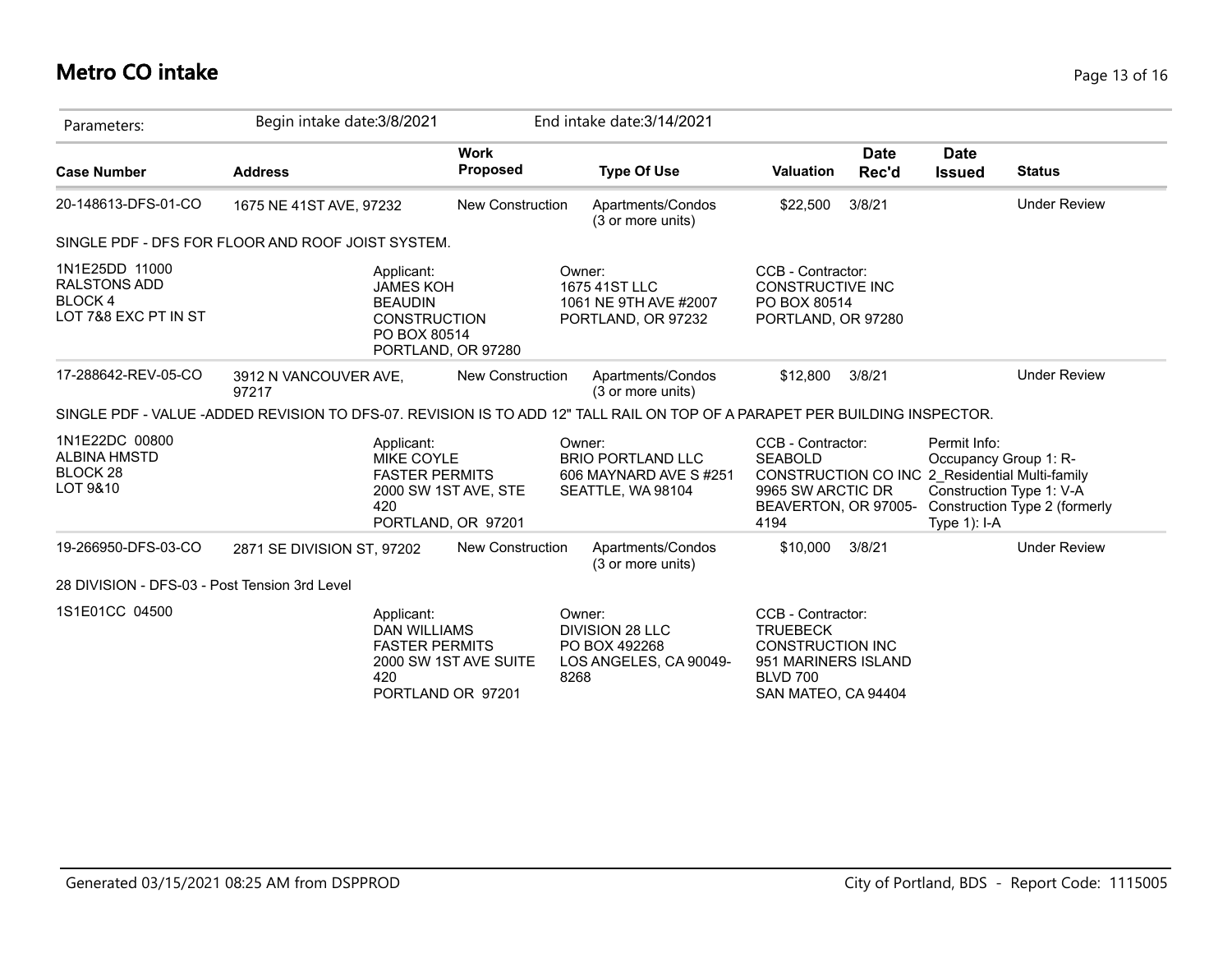#### **Metro CO intake** Page 14 of 16

| Parameters:                                                                                                                                                    | Begin intake date: 3/8/2021                                                                                                                                                                                                                                         |                                                                       | End intake date: 3/14/2021                                                                                           |                                                                                                              |                                                                                                                                |                              |                                                                                                                                  |  |
|----------------------------------------------------------------------------------------------------------------------------------------------------------------|---------------------------------------------------------------------------------------------------------------------------------------------------------------------------------------------------------------------------------------------------------------------|-----------------------------------------------------------------------|----------------------------------------------------------------------------------------------------------------------|--------------------------------------------------------------------------------------------------------------|--------------------------------------------------------------------------------------------------------------------------------|------------------------------|----------------------------------------------------------------------------------------------------------------------------------|--|
| <b>Case Number</b>                                                                                                                                             | <b>Address</b>                                                                                                                                                                                                                                                      | <b>Work</b><br><b>Proposed</b>                                        | <b>Type Of Use</b>                                                                                                   | <b>Valuation</b>                                                                                             | <b>Date</b><br>Rec'd                                                                                                           | <b>Date</b><br><b>Issued</b> | <b>Status</b>                                                                                                                    |  |
| 19-267698-DFS-01-CO                                                                                                                                            | 2320 N VANCOUVER AVE,<br>97227                                                                                                                                                                                                                                      | <b>New Construction</b>                                               | Apartments/Condos<br>(3 or more units)                                                                               | \$23,000                                                                                                     | 3/10/21                                                                                                                        |                              | <b>Under Review</b>                                                                                                              |  |
| SINGLE PDF - DFS FOR ROOF TRUSSES.                                                                                                                             |                                                                                                                                                                                                                                                                     |                                                                       |                                                                                                                      |                                                                                                              |                                                                                                                                |                              |                                                                                                                                  |  |
| 1N1E27DB 00800                                                                                                                                                 | Applicant:<br>SUITE 105                                                                                                                                                                                                                                             | <b>CHRISTA GRIFFITHS</b><br>1750 SW SKYLINE BLVD<br>PORTLAND OR 97221 | Owner:<br>DIG RH VANCOUVER<br>APARTMENTS LLC<br>2250 NW FLANDERS ST<br>STE G <sub>2</sub><br>PORTLAND, OR 97210-3475 | CCB - Contractor:<br><b>GSI BUILDERS INC</b><br>1750 SW SKYLINE BLVD<br><b>STE 105</b><br>PORTLAND, OR 97221 |                                                                                                                                |                              |                                                                                                                                  |  |
| 21-022650-000-00-CO                                                                                                                                            | 2204 NE ALBERTA ST, 97211                                                                                                                                                                                                                                           | <b>New Construction</b>                                               | Assembly                                                                                                             | \$93.308                                                                                                     | 3/8/21                                                                                                                         |                              | <b>Under Review</b>                                                                                                              |  |
|                                                                                                                                                                | SINGLE PDF - NEW FREESTANDING COVERED AREA UNDER 15' IN HEIGHT ADJACENT TO EXISTING BREWERY                                                                                                                                                                         |                                                                       |                                                                                                                      |                                                                                                              |                                                                                                                                |                              |                                                                                                                                  |  |
| 1N1E23AD 03700<br>Applicant:<br><b>VERNON</b><br><b>COLIN JENSEN</b><br>BLOCK 35<br>THESIS STUDIO<br>W 50.50' OF LOT 1&2<br><b>ARCHITECTURE</b><br><b>BLVD</b> |                                                                                                                                                                                                                                                                     | 1620 SE HAWTHORNE<br>PORTLAND OR 97214                                | Owner:<br>2204 ALBERTA LLC<br>2525 N SUMNER ST<br>PORTLAND, OR 97217                                                 |                                                                                                              | CCB - Contractor:<br>Tom Severson<br><b>CENTREX</b><br><b>CONSTRUCTION INC</b><br>8250 SW HUNZIKER ST<br>TIGARD, OR 97223-8260 |                              | Permit Info:<br>Occupancy Group 1: A-<br>2 Restaurant<br>Construction Type 1: V-B<br>Total Square Footage - Display<br>Only: 651 |  |
| 19-115033-REV-02-CO                                                                                                                                            | 4460 NE 150TH CT, 97230                                                                                                                                                                                                                                             | <b>New Construction</b>                                               | Storage                                                                                                              | \$0                                                                                                          | 3/12/21                                                                                                                        | 3/12/21                      | <b>Issued</b>                                                                                                                    |  |
| ARCHITECTURAL.                                                                                                                                                 | SINGLE PDF - REVISE RAMP WALL TO PROVIDE 6" CURB WITH METAL GUARDRAIL ON TOP; REVISE GALVANIZED STEEL ANNOTATION; REMOVE INDICATION OF<br>PAINTING GALVANIZED STEEL; REVISE LENGTH OF HANDRAIL EXTENSIONS; REVISE RAMP PANEL HEIGHT TO CURB WITH GUARDRAIL TO MATCH |                                                                       |                                                                                                                      |                                                                                                              |                                                                                                                                |                              |                                                                                                                                  |  |
| 1N2E24BD 01800                                                                                                                                                 | Applicant:<br><b>RYAN PICKREL</b><br><b>EASTED DEDMITS</b>                                                                                                                                                                                                          |                                                                       | Owner:<br>MASON 150 LLC<br>450 NEWPORT CENTER DR. CONSTRUCTION LLC                                                   | CCB - Contractor:<br><b>CORNICE</b>                                                                          |                                                                                                                                |                              |                                                                                                                                  |  |

450 NEWPORT CENTER DR CONSTRUCTION LLC PO BOX 672 SCAPPOOSE, OR 97056 #405 NEWPORT BEACH, CA 92660 FASTER PERMITS 2000 SW 1ST AVE #420 PORTLAND OR 97201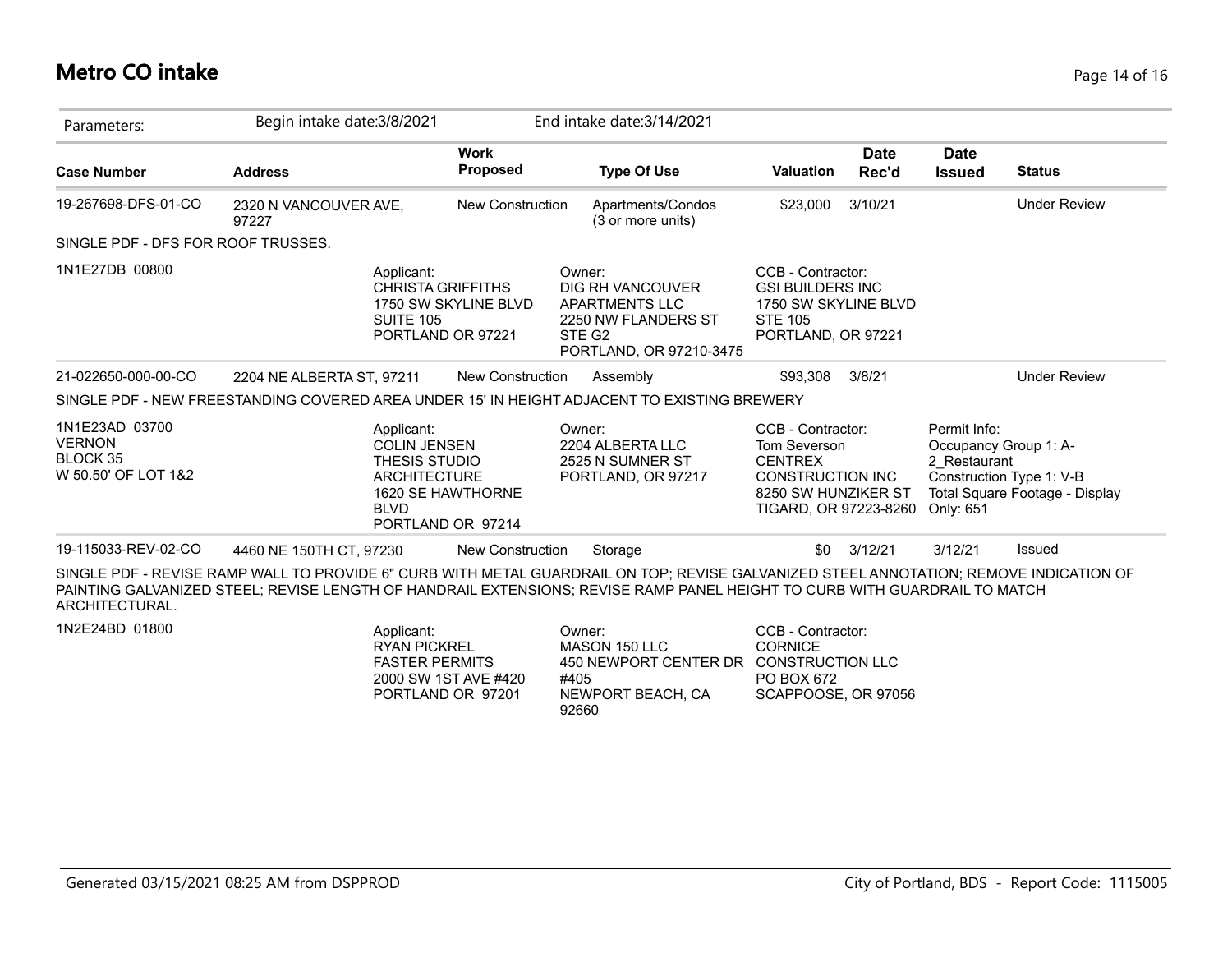# **Metro CO intake** Page 15 of 16

| Parameters:                                             | Begin intake date: 3/8/2021                                                                                                                                                                                                                                         |                                           | End intake date: 3/14/2021                                                                              |                                                                                                  |                      |                                                                                                                                                                 |                     |
|---------------------------------------------------------|---------------------------------------------------------------------------------------------------------------------------------------------------------------------------------------------------------------------------------------------------------------------|-------------------------------------------|---------------------------------------------------------------------------------------------------------|--------------------------------------------------------------------------------------------------|----------------------|-----------------------------------------------------------------------------------------------------------------------------------------------------------------|---------------------|
| <b>Case Number</b>                                      | <b>Address</b>                                                                                                                                                                                                                                                      | <b>Work</b><br><b>Proposed</b>            | <b>Type Of Use</b>                                                                                      | <b>Valuation</b>                                                                                 | <b>Date</b><br>Rec'd | <b>Date</b><br><b>Issued</b>                                                                                                                                    | <b>Status</b>       |
| 19-115009-REV-03-CO                                     | 4465 NE 150TH CT, 97230                                                                                                                                                                                                                                             | <b>New Construction</b>                   | Storage                                                                                                 | \$0                                                                                              | 3/12/21              | 3/12/21                                                                                                                                                         | Issued              |
| ARCHITECTURAL.                                          | SINGLE PDF - REVISE RAMP WALL TO PROVIDE 6" CURB WITH METAL GUARDRAIL ON TOP; REVISE GALVANIZED STEEL ANNOTATION; REMOVE INDICATION OF<br>PAINTING GALVANIZED STEEL; REVISE LENGTH OF HANDRAIL EXTENSIONS; REVISE RAMP PANEL HEIGHT TO CURB WITH GUARDRAIL TO MATCH |                                           |                                                                                                         |                                                                                                  |                      |                                                                                                                                                                 |                     |
| 1N2E24BD 01700                                          | Applicant:<br><b>RYAN PICKREL</b><br><b>FASTER PERMITS</b>                                                                                                                                                                                                          | 2000 SW 1ST AVE #420<br>PORTLAND OR 97201 | Owner:<br>MASON 150 LLC<br>450 NEWPORT CENTER DR CONSTRUCTION LLC<br>#405<br>NEWPORT BEACH, CA<br>92660 | CCB - Contractor:<br><b>CORNICE</b><br>PO BOX 672<br>SCAPPOOSE, OR 97056                         |                      |                                                                                                                                                                 |                     |
| 19-262449-DFS-02-CO                                     | 7460 N LEADBETTER RD,<br>97203                                                                                                                                                                                                                                      | <b>New Construction</b>                   | Storage                                                                                                 | \$20,000                                                                                         | 3/10/21              |                                                                                                                                                                 | <b>Under Review</b> |
|                                                         | SINGLE PDF - DFS FOR STOREFRONT SYSTEM.                                                                                                                                                                                                                             |                                           |                                                                                                         |                                                                                                  |                      |                                                                                                                                                                 |                     |
| 2N1W25A 01300                                           | Applicant:<br><b>RYAN PICKREL</b><br><b>FASTER PERMITS</b><br>2000 SW 1ST AVE #420<br>PORTLAND OR 97201                                                                                                                                                             |                                           | Owner:<br>7410 LEADBETTER LLC<br>413 PARKHURST ST<br>MIRA LOMA, CA 91752-1452                           |                                                                                                  |                      | Permit Info:<br>Occupancy Group 1: S-<br>1_Storage - Moderate Hazard,<br>Warehouse<br>Construction Type 1: V-B<br>Construction Type 2 (formerly<br>Type 1): V-B |                     |
| 21-022203-000-00-CO                                     | 335 SE 16TH AVE, 97214                                                                                                                                                                                                                                              | <b>New Construction</b>                   | <b>Utility</b>                                                                                          | \$50,000                                                                                         | 3/8/21               |                                                                                                                                                                 | <b>Under Review</b> |
|                                                         | SINGLE PDF - NEW GREENHOUSE STRUCTURE, COMPOST BENCHES, GARDEN BEDS, RAINWATER COLLECTION TANKS, HARDSCAPING.                                                                                                                                                       |                                           |                                                                                                         |                                                                                                  |                      |                                                                                                                                                                 |                     |
| 1N1E35DC 14300<br><b>AIKENS</b><br>BLOCK 320<br>LOT 5&6 | Applicant:<br>NONG VINITCHAIKUL<br><b>RATH</b><br><b>BEEBE SKIDMORE</b><br><b>ARCHITECTS LLC</b><br>917 SW OAK ST #412                                                                                                                                              | PORTLAND, OR 97205                        | Owner:<br>335 SE 16TH LLC<br>1837 SE 51ST AVE<br>PORTLAND, OR 97215                                     | CCB - Contractor:<br><b>DALE MORSE</b><br>OWEN GABBERT LLC<br>PO BOX 11266<br>PORTLAND, OR 97211 |                      |                                                                                                                                                                 |                     |